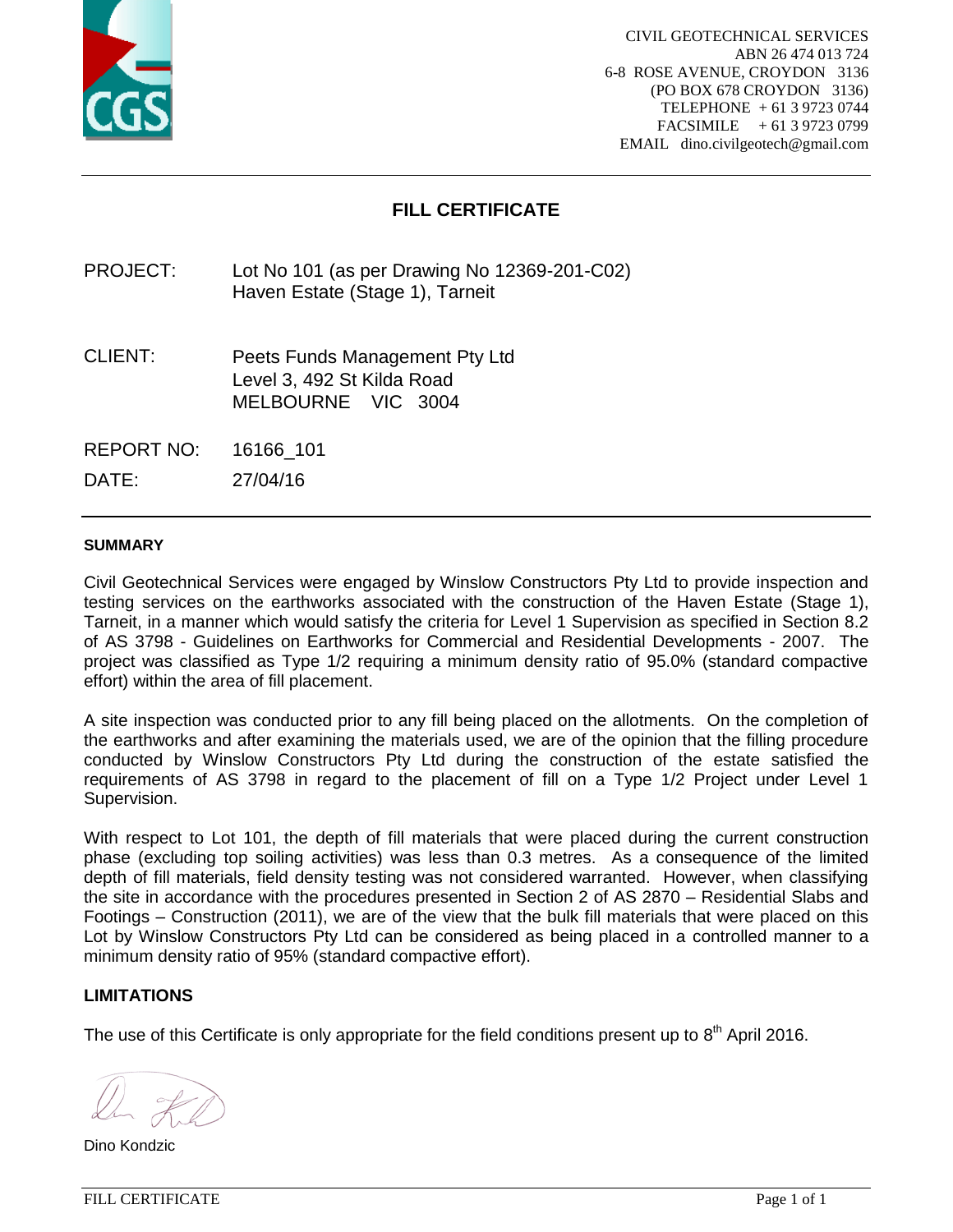

# **FILL CERTIFICATE**

PROJECT: Lot No 102 (as per Drawing No 12369-201-C02) Haven Estate (Stage 1), Tarneit

CLIENT: Peets Funds Management Pty Ltd Level 3, 492 St Kilda Road MELBOURNE VIC 3004

REPORT NO: 16166\_102

DATE: 27/04/16

#### **SUMMARY**

Civil Geotechnical Services were engaged by Winslow Constructors Pty Ltd to provide inspection and testing services on the earthworks associated with the construction of the Haven Estate (Stage 1), Tarneit, in a manner which would satisfy the criteria for Level 1 Supervision as specified in Section 8.2 of AS 3798 - Guidelines on Earthworks for Commercial and Residential Developments - 2007. The project was classified as Type 1/2 requiring a minimum density ratio of 95.0% (standard compactive effort) within the area of fill placement.

A site inspection was conducted prior to any fill being placed on the allotments. On the completion of the earthworks and after examining the materials used, we are of the opinion that the filling procedure conducted by Winslow Constructors Pty Ltd during the construction of the estate satisfied the requirements of AS 3798 in regard to the placement of fill on a Type 1/2 Project under Level 1 Supervision.

With respect to Lot 102, the depth of fill materials that were placed during the current construction phase (excluding top soiling activities) was less than 0.3 metres. As a consequence of the limited depth of fill materials, field density testing was not considered warranted. However, when classifying the site in accordance with the procedures presented in Section 2 of AS 2870 – Residential Slabs and Footings – Construction (2011), we are of the view that the bulk fill materials that were placed on this Lot by Winslow Constructors Pty Ltd can be considered as being placed in a controlled manner to a minimum density ratio of 95% (standard compactive effort).

## **LIMITATIONS**

Dino Kondzic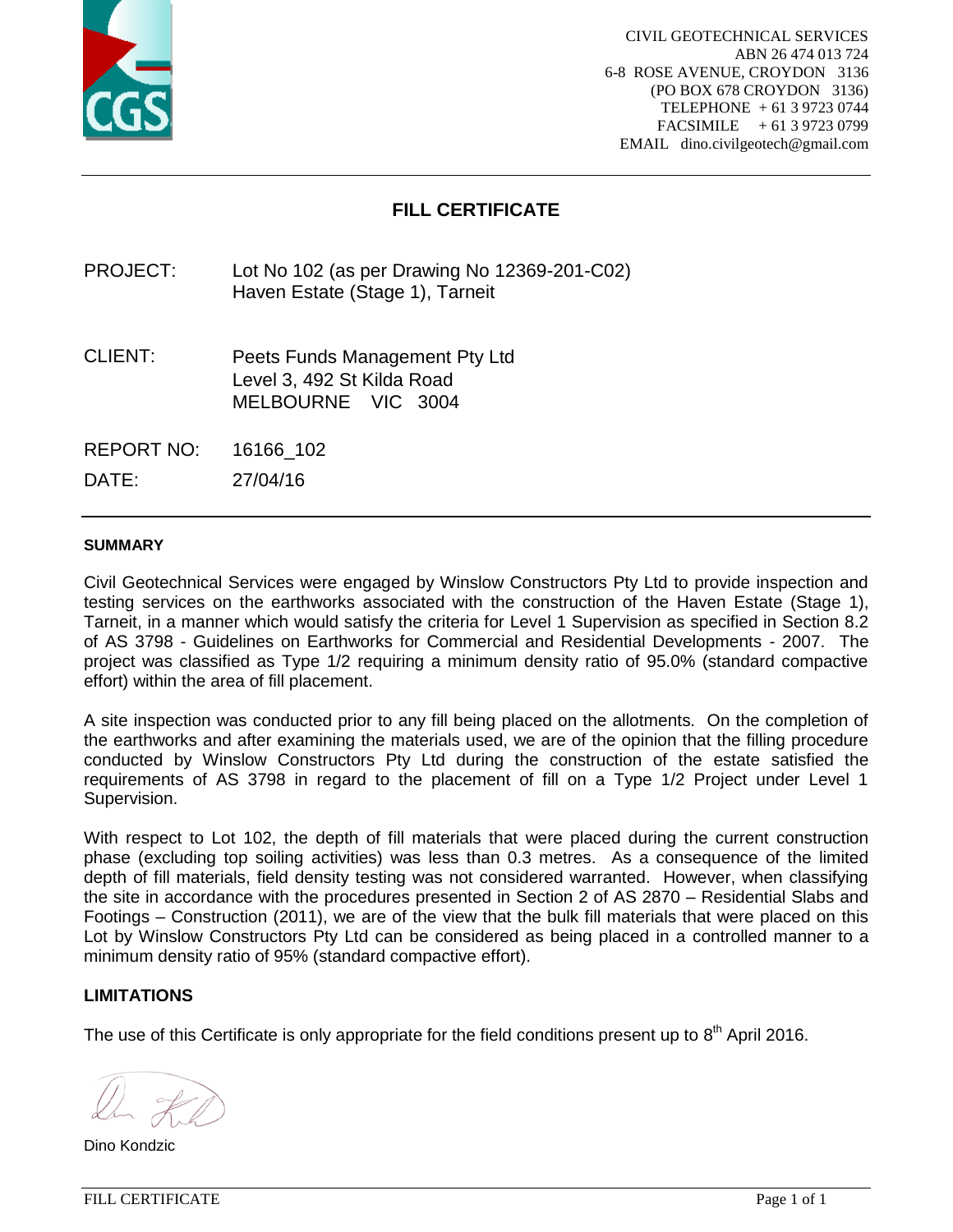

# **FILL CERTIFICATE**

PROJECT: Lot No 103 (as per Drawing No 12369-201-C02) Haven Estate (Stage 1), Tarneit

CLIENT: Peets Funds Management Pty Ltd Level 3, 492 St Kilda Road MELBOURNE VIC 3004

REPORT NO: 16166\_103

DATE: 27/04/16

#### **SUMMARY**

Civil Geotechnical Services were engaged by Winslow Constructors Pty Ltd to provide inspection and testing services on the earthworks associated with the construction of the Haven Estate (Stage 1), Tarneit, in a manner which would satisfy the criteria for Level 1 Supervision as specified in Section 8.2 of AS 3798 - Guidelines on Earthworks for Commercial and Residential Developments - 2007. The project was classified as Type 1/2 requiring a minimum density ratio of 95.0% (standard compactive effort) within the area of fill placement.

A site inspection was conducted prior to any fill being placed on the allotments. On the completion of the earthworks and after examining the materials used, we are of the opinion that the filling procedure conducted by Winslow Constructors Pty Ltd during the construction of the estate satisfied the requirements of AS 3798 in regard to the placement of fill on a Type 1/2 Project under Level 1 Supervision.

With respect to Lot 103, the depth of fill materials that were placed during the current construction phase (excluding top soiling activities) was less than 0.3 metres. As a consequence of the limited depth of fill materials, field density testing was not considered warranted. However, when classifying the site in accordance with the procedures presented in Section 2 of AS 2870 – Residential Slabs and Footings – Construction (2011), we are of the view that the bulk fill materials that were placed on this Lot by Winslow Constructors Pty Ltd can be considered as being placed in a controlled manner to a minimum density ratio of 95% (standard compactive effort).

## **LIMITATIONS**

Dino Kondzic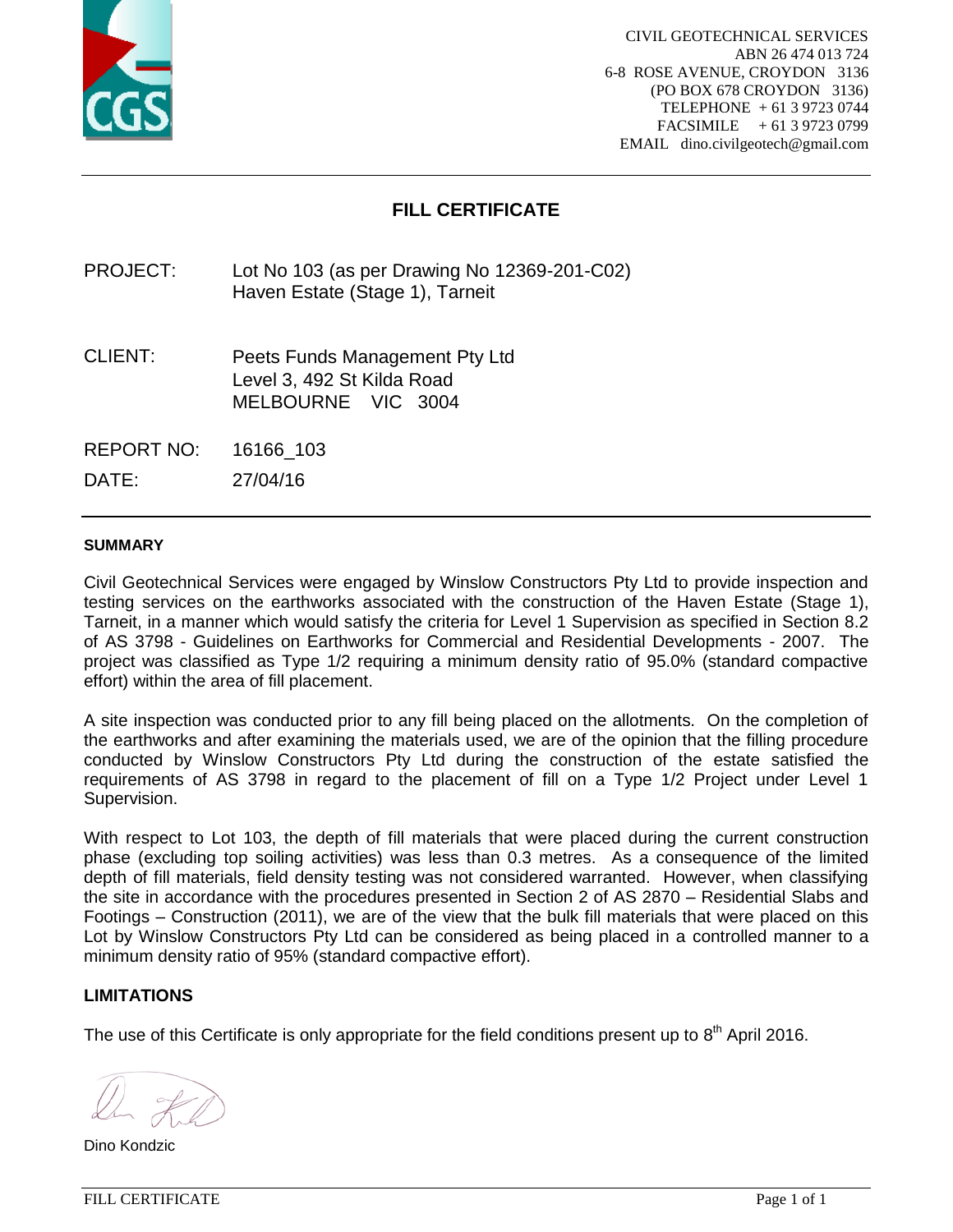

# **FILL CERTIFICATE**

PROJECT: Lot No 104 (as per Drawing No 12369-201-C02) Haven Estate (Stage 1), Tarneit

CLIENT: Peets Funds Management Pty Ltd Level 3, 492 St Kilda Road MELBOURNE VIC 3004

REPORT NO: 16166\_104

DATE: 27/04/16

#### **SUMMARY**

Civil Geotechnical Services were engaged by Winslow Constructors Pty Ltd to provide inspection and testing services on the earthworks associated with the construction of the Haven Estate (Stage 1), Tarneit, in a manner which would satisfy the criteria for Level 1 Supervision as specified in Section 8.2 of AS 3798 - Guidelines on Earthworks for Commercial and Residential Developments - 2007. The project was classified as Type 1/2 requiring a minimum density ratio of 95.0% (standard compactive effort) within the area of fill placement.

A site inspection was conducted prior to any fill being placed on the allotments. On the completion of the earthworks and after examining the materials used, we are of the opinion that the filling procedure conducted by Winslow Constructors Pty Ltd during the construction of the estate satisfied the requirements of AS 3798 in regard to the placement of fill on a Type 1/2 Project under Level 1 Supervision.

With respect to Lot 104, the depth of fill materials that were placed during the current construction phase (excluding top soiling activities) was less than 0.3 metres. As a consequence of the limited depth of fill materials, field density testing was not considered warranted. However, when classifying the site in accordance with the procedures presented in Section 2 of AS 2870 – Residential Slabs and Footings – Construction (2011), we are of the view that the bulk fill materials that were placed on this Lot by Winslow Constructors Pty Ltd can be considered as being placed in a controlled manner to a minimum density ratio of 95% (standard compactive effort).

## **LIMITATIONS**

Dino Kondzic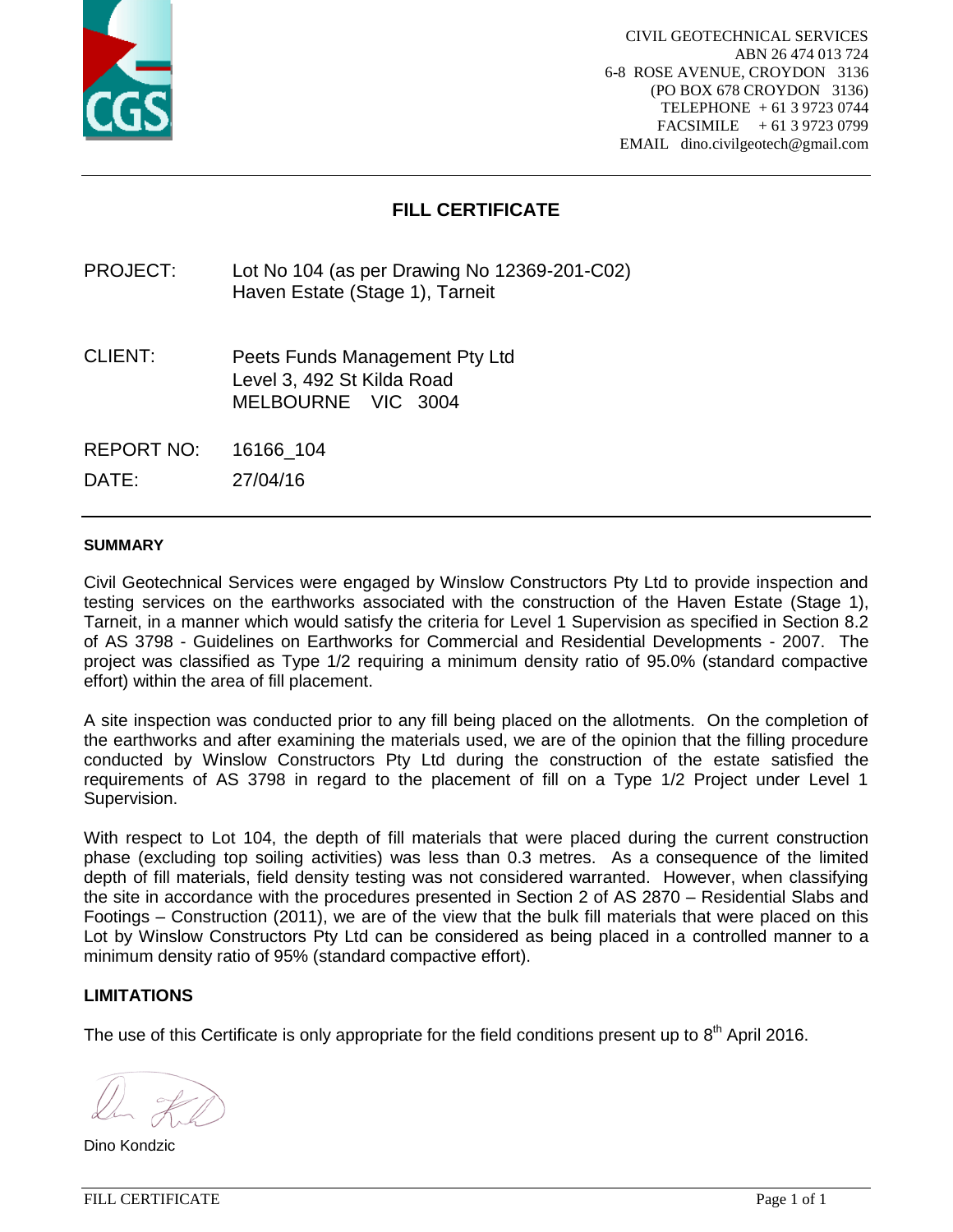

# **FILL CERTIFICATE**

PROJECT: Lot No 105 (as per Drawing No 12369-201-C02) Haven Estate (Stage 1), Tarneit

CLIENT: Peets Funds Management Pty Ltd Level 3, 492 St Kilda Road MELBOURNE VIC 3004

REPORT NO: 16166\_105

DATE: 27/04/16

#### **SUMMARY**

Civil Geotechnical Services were engaged by Winslow Constructors Pty Ltd to provide inspection and testing services on the earthworks associated with the construction of the Haven Estate (Stage 1), Tarneit, in a manner which would satisfy the criteria for Level 1 Supervision as specified in Section 8.2 of AS 3798 - Guidelines on Earthworks for Commercial and Residential Developments - 2007. The project was classified as Type 1/2 requiring a minimum density ratio of 95.0% (standard compactive effort) within the area of fill placement.

A site inspection was conducted prior to any fill being placed on the allotments. On the completion of the earthworks and after examining the materials used, we are of the opinion that the filling procedure conducted by Winslow Constructors Pty Ltd during the construction of the estate satisfied the requirements of AS 3798 in regard to the placement of fill on a Type 1/2 Project under Level 1 Supervision.

With respect to Lot 105, the depth of fill materials that were placed during the current construction phase (excluding top soiling activities) was less than 0.3 metres. As a consequence of the limited depth of fill materials, field density testing was not considered warranted. However, when classifying the site in accordance with the procedures presented in Section 2 of AS 2870 – Residential Slabs and Footings – Construction (2011), we are of the view that the bulk fill materials that were placed on this Lot by Winslow Constructors Pty Ltd can be considered as being placed in a controlled manner to a minimum density ratio of 95% (standard compactive effort).

## **LIMITATIONS**

Dino Kondzic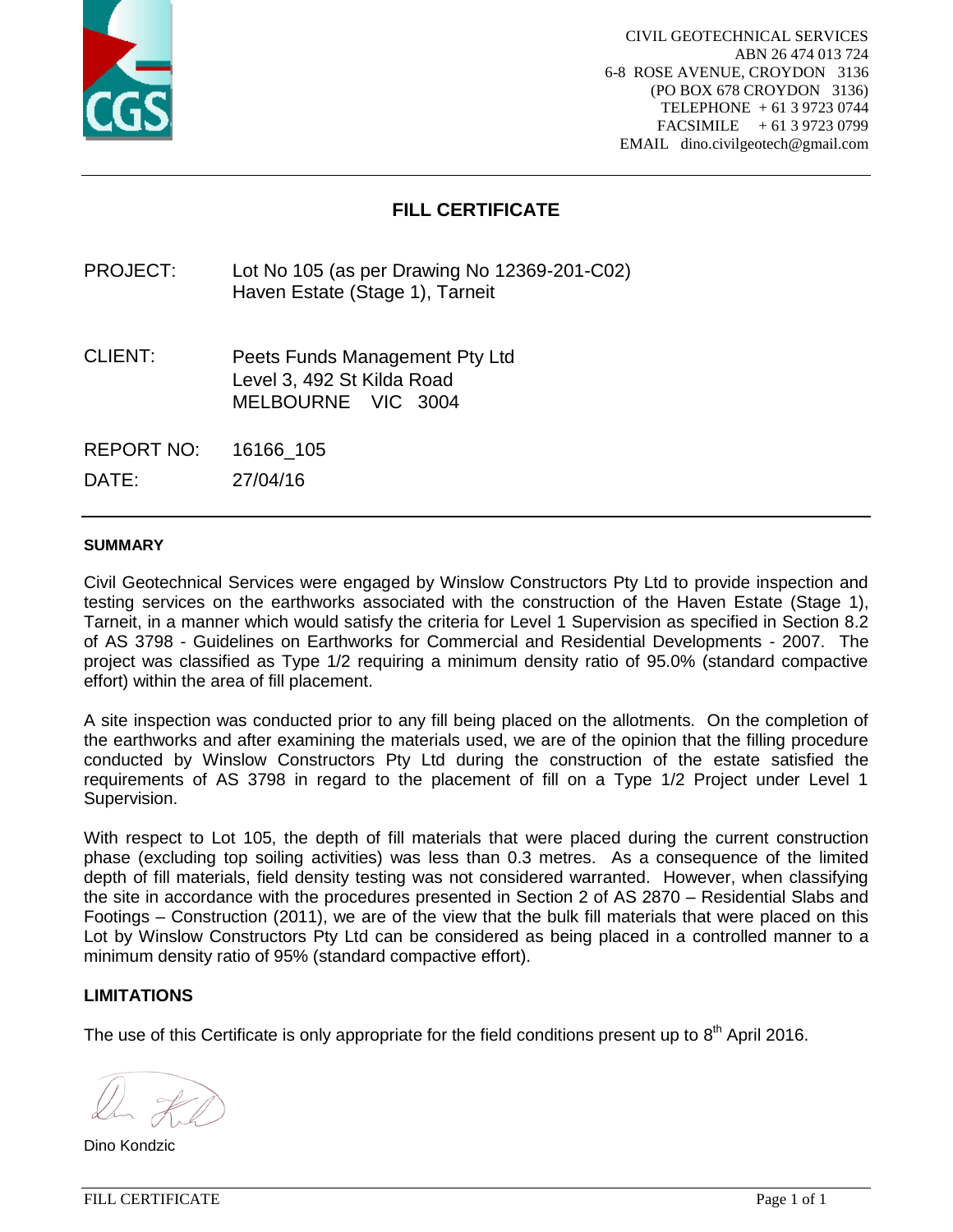

# **FILL CERTIFICATE**

PROJECT: Lot No 106 (as per Drawing No 12369-201-C02) Haven Estate (Stage 1), Tarneit

CLIENT: Peets Funds Management Pty Ltd Level 3, 492 St Kilda Road MELBOURNE VIC 3004

REPORT NO: 16166\_106

DATE: 27/04/16

#### **SUMMARY**

Civil Geotechnical Services were engaged by Winslow Constructors Pty Ltd to provide inspection and testing services on the earthworks associated with the construction of the Haven Estate (Stage 1), Tarneit, in a manner which would satisfy the criteria for Level 1 Supervision as specified in Section 8.2 of AS 3798 - Guidelines on Earthworks for Commercial and Residential Developments - 2007. The project was classified as Type 1/2 requiring a minimum density ratio of 95.0% (standard compactive effort) within the area of fill placement.

A site inspection was conducted prior to any fill being placed on the allotments. On the completion of the earthworks and after examining the materials used, we are of the opinion that the filling procedure conducted by Winslow Constructors Pty Ltd during the construction of the estate satisfied the requirements of AS 3798 in regard to the placement of fill on a Type 1/2 Project under Level 1 Supervision.

With respect to Lot 106, the depth of fill materials that were placed during the current construction phase (excluding top soiling activities) was less than 0.3 metres. As a consequence of the limited depth of fill materials, field density testing was not considered warranted. However, when classifying the site in accordance with the procedures presented in Section 2 of AS 2870 – Residential Slabs and Footings – Construction (2011), we are of the view that the bulk fill materials that were placed on this Lot by Winslow Constructors Pty Ltd can be considered as being placed in a controlled manner to a minimum density ratio of 95% (standard compactive effort).

## **LIMITATIONS**

Dino Kondzic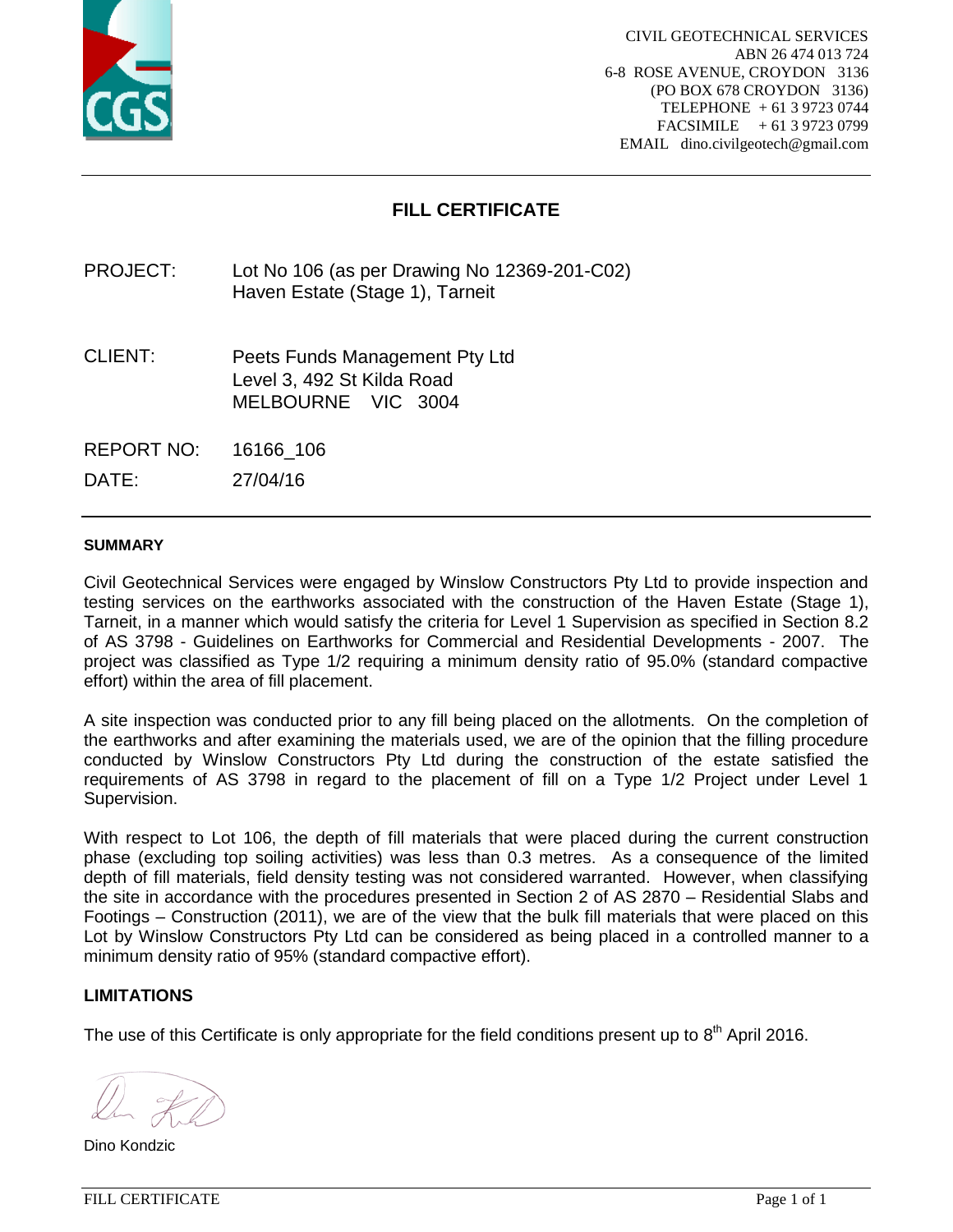

# **FILL CERTIFICATE**

PROJECT: Lot No 107 (as per Drawing No 12369-201-C02) Haven Estate (Stage 1), Tarneit

CLIENT: Peets Funds Management Pty Ltd Level 3, 492 St Kilda Road MELBOURNE VIC 3004

REPORT NO: 16166\_107

DATE: 27/04/16

## **SUMMARY**

Civil Geotechnical Services were engaged by Winslow Constructors Pty Ltd to provide inspection and testing services on the earthworks associated with Lot 107 of Haven Estate (Stage 1), Tarneit, in a manner which would satisfy the criteria for Level 1 Supervision as specified in Section 8.2 of AS 3798 - Guidelines on Earthworks for Commercial and Residential Developments - 2007. The project was classified as Type 1/2 requiring a minimum density ratio of 95.0% (standard compactive effort) within the area of fill placement.

A site inspection was conducted prior to any fill being placed on the Lot. On the completion of earthworks and after examining the test results and the materials used, we are of the opinion that the filling procedure conducted by Winslow Constructors Pty Ltd satisfied the requirements of AS 3798 in regard to the placement of fill on a Type 1/2 Project under Level 1 Supervision.

Accordingly, when classifying the site in accordance with the procedures presented in Section 2 of AS 2870 – Residential Slabs and Footings – Construction (2011), we are of the view that the bulk fill materials that were placed on this Lot by Winslow Constructors Pty Ltd can be considered as being placed in a controlled manner to a minimum density ratio of 95% (standard compactive effort).

## **LIMITATIONS**

The use of this Certificate is only appropriate for the field conditions present up to  $8<sup>th</sup>$  April 2016.

Dino Kondzic

FILL CERTIFICATE Page 1 of 1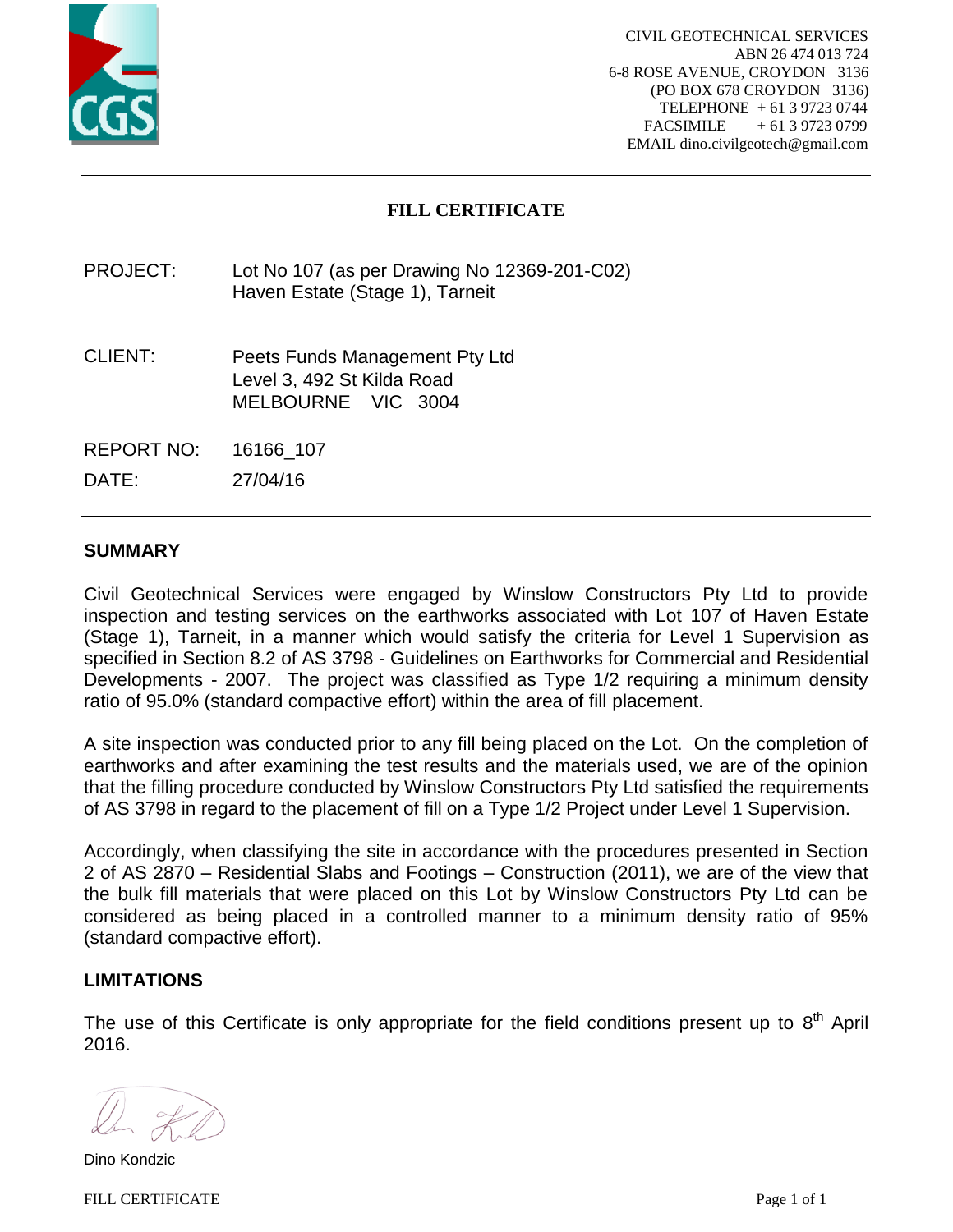

# **FILL CERTIFICATE**

PROJECT: Lot No 108 (as per Drawing No 12369-201-C02) Haven Estate (Stage 1), Tarneit

CLIENT: Peets Funds Management Pty Ltd Level 3, 492 St Kilda Road MELBOURNE VIC 3004

REPORT NO: 16166\_108

DATE: 27/04/16

#### **SUMMARY**

Civil Geotechnical Services were engaged by Winslow Constructors Pty Ltd to provide inspection and testing services on the earthworks associated with the construction of the Haven Estate (Stage 1), Tarneit, in a manner which would satisfy the criteria for Level 1 Supervision as specified in Section 8.2 of AS 3798 - Guidelines on Earthworks for Commercial and Residential Developments - 2007. The project was classified as Type 1/2 requiring a minimum density ratio of 95.0% (standard compactive effort) within the area of fill placement.

A site inspection was conducted prior to any fill being placed on the allotments. On the completion of the earthworks and after examining the materials used, we are of the opinion that the filling procedure conducted by Winslow Constructors Pty Ltd during the construction of the estate satisfied the requirements of AS 3798 in regard to the placement of fill on a Type 1/2 Project under Level 1 Supervision.

With respect to Lot 108, the depth of fill materials that were placed during the current construction phase (excluding top soiling activities) was less than 0.3 metres. As a consequence of the limited depth of fill materials, field density testing was not considered warranted. However, when classifying the site in accordance with the procedures presented in Section 2 of AS 2870 – Residential Slabs and Footings – Construction (2011), we are of the view that the bulk fill materials that were placed on this Lot by Winslow Constructors Pty Ltd can be considered as being placed in a controlled manner to a minimum density ratio of 95% (standard compactive effort).

## **LIMITATIONS**

Dino Kondzic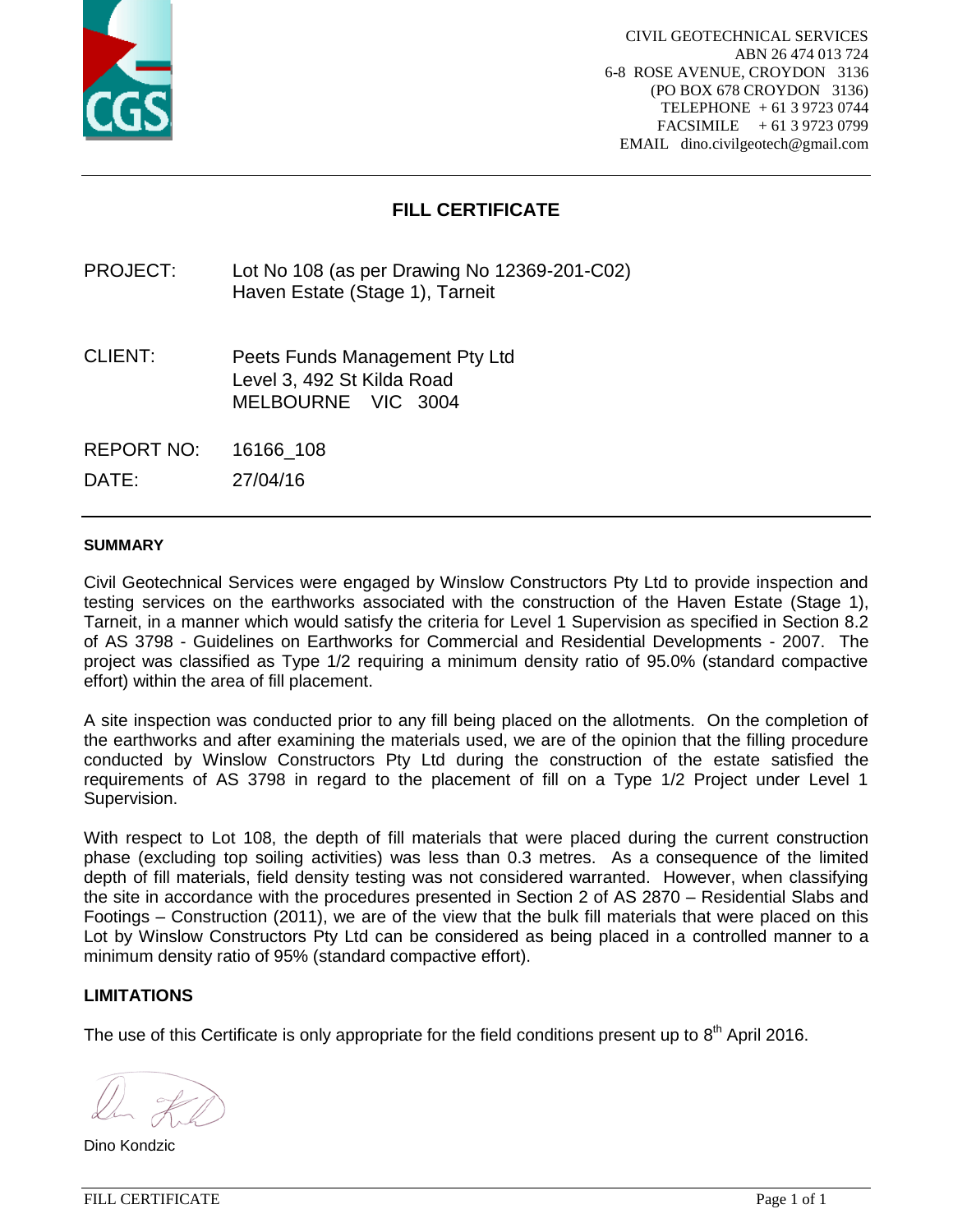

# **FILL CERTIFICATE**

PROJECT: Lot No 109 (as per Drawing No 12369-201-C02) Haven Estate (Stage 1), Tarneit

CLIENT: Peets Funds Management Pty Ltd Level 3, 492 St Kilda Road MELBOURNE VIC 3004

REPORT NO: 16166\_109

DATE: 27/04/16

#### **SUMMARY**

Civil Geotechnical Services were engaged by Winslow Constructors Pty Ltd to provide inspection and testing services on the earthworks associated with the construction of the Haven Estate (Stage 1), Tarneit, in a manner which would satisfy the criteria for Level 1 Supervision as specified in Section 8.2 of AS 3798 - Guidelines on Earthworks for Commercial and Residential Developments - 2007. The project was classified as Type 1/2 requiring a minimum density ratio of 95.0% (standard compactive effort) within the area of fill placement.

A site inspection was conducted prior to any fill being placed on the allotments. On the completion of the earthworks and after examining the materials used, we are of the opinion that the filling procedure conducted by Winslow Constructors Pty Ltd during the construction of the estate satisfied the requirements of AS 3798 in regard to the placement of fill on a Type 1/2 Project under Level 1 Supervision.

With respect to Lot 109, the depth of fill materials that were placed during the current construction phase (excluding top soiling activities) was less than 0.3 metres. As a consequence of the limited depth of fill materials, field density testing was not considered warranted. However, when classifying the site in accordance with the procedures presented in Section 2 of AS 2870 – Residential Slabs and Footings – Construction (2011), we are of the view that the bulk fill materials that were placed on this Lot by Winslow Constructors Pty Ltd can be considered as being placed in a controlled manner to a minimum density ratio of 95% (standard compactive effort).

## **LIMITATIONS**

Dino Kondzic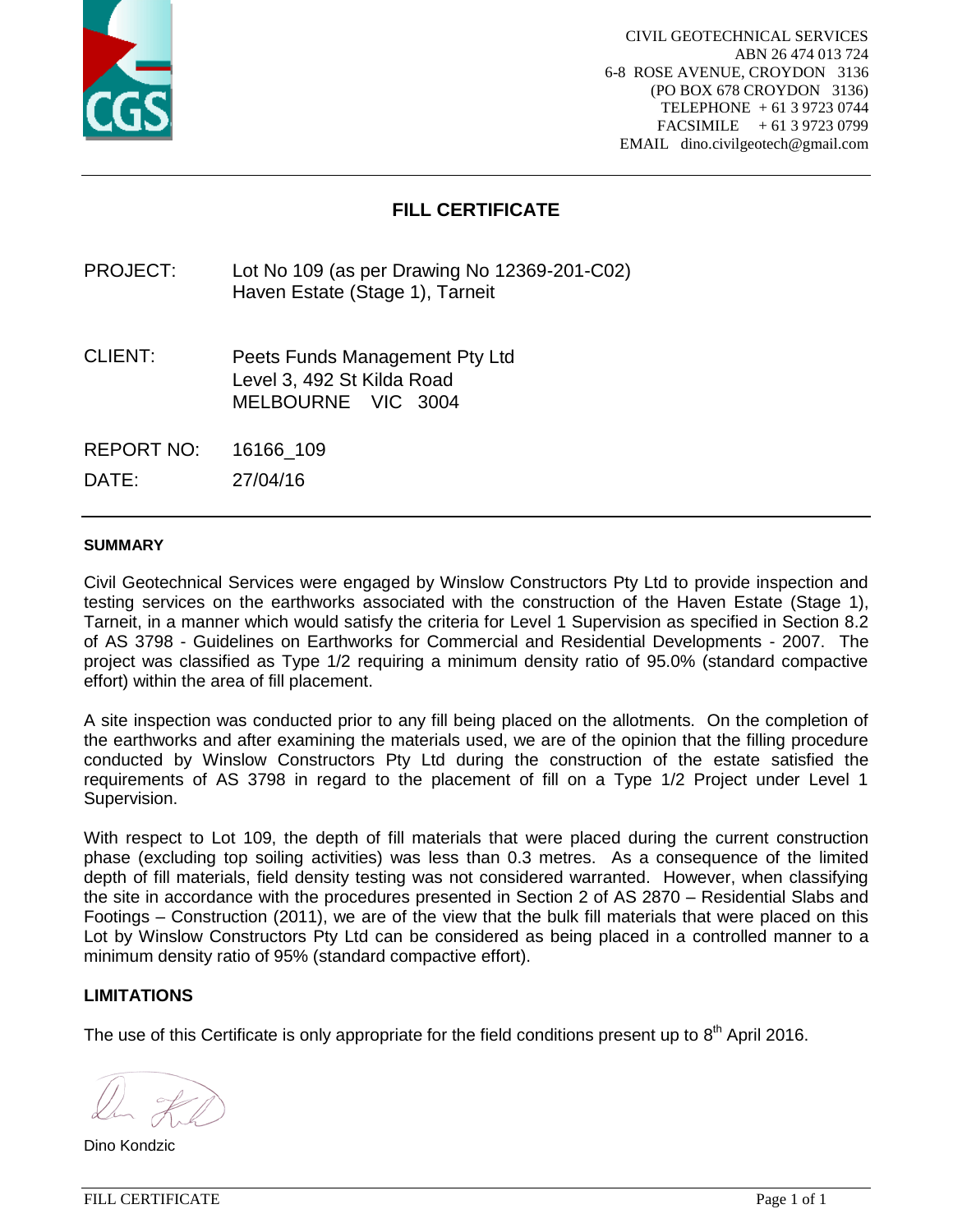

# **FILL CERTIFICATE**

## PROJECT: Lot No 110 (as per Drawing No 12369-201-C02) Haven Estate (Stage 1), Tarneit

CLIENT: Peets Funds Management Pty Ltd Level 3, 492 St Kilda Road MELBOURNE VIC 3004

REPORT NO: 16166\_110

DATE: 27/04/16

## **SUMMARY**

Civil Geotechnical Services were engaged by Winslow Constructors Pty Ltd to provide inspection and testing services on the earthworks associated with Lot 110 of Haven Estate (Stage 1), Tarneit, in a manner which would satisfy the criteria for Level 1 Supervision as specified in Section 8.2 of AS 3798 - Guidelines on Earthworks for Commercial and Residential Developments - 2007. The project was classified as Type 1/2 requiring a minimum density ratio of 95.0% (standard compactive effort) within the area of fill placement.

A site inspection was conducted prior to any fill being placed on the Lot. On the completion of earthworks and after examining the test results and the materials used, we are of the opinion that the filling procedure conducted by Winslow Constructors Pty Ltd satisfied the requirements of AS 3798 in regard to the placement of fill on a Type 1/2 Project under Level 1 Supervision.

Accordingly, when classifying the site in accordance with the procedures presented in Section 2 of AS 2870 – Residential Slabs and Footings – Construction (2011), we are of the view that the bulk fill materials that were placed on this Lot by Winslow Constructors Pty Ltd can be considered as being placed in a controlled manner to a minimum density ratio of 95% (standard compactive effort).

## **LIMITATIONS**

Dino Kondzic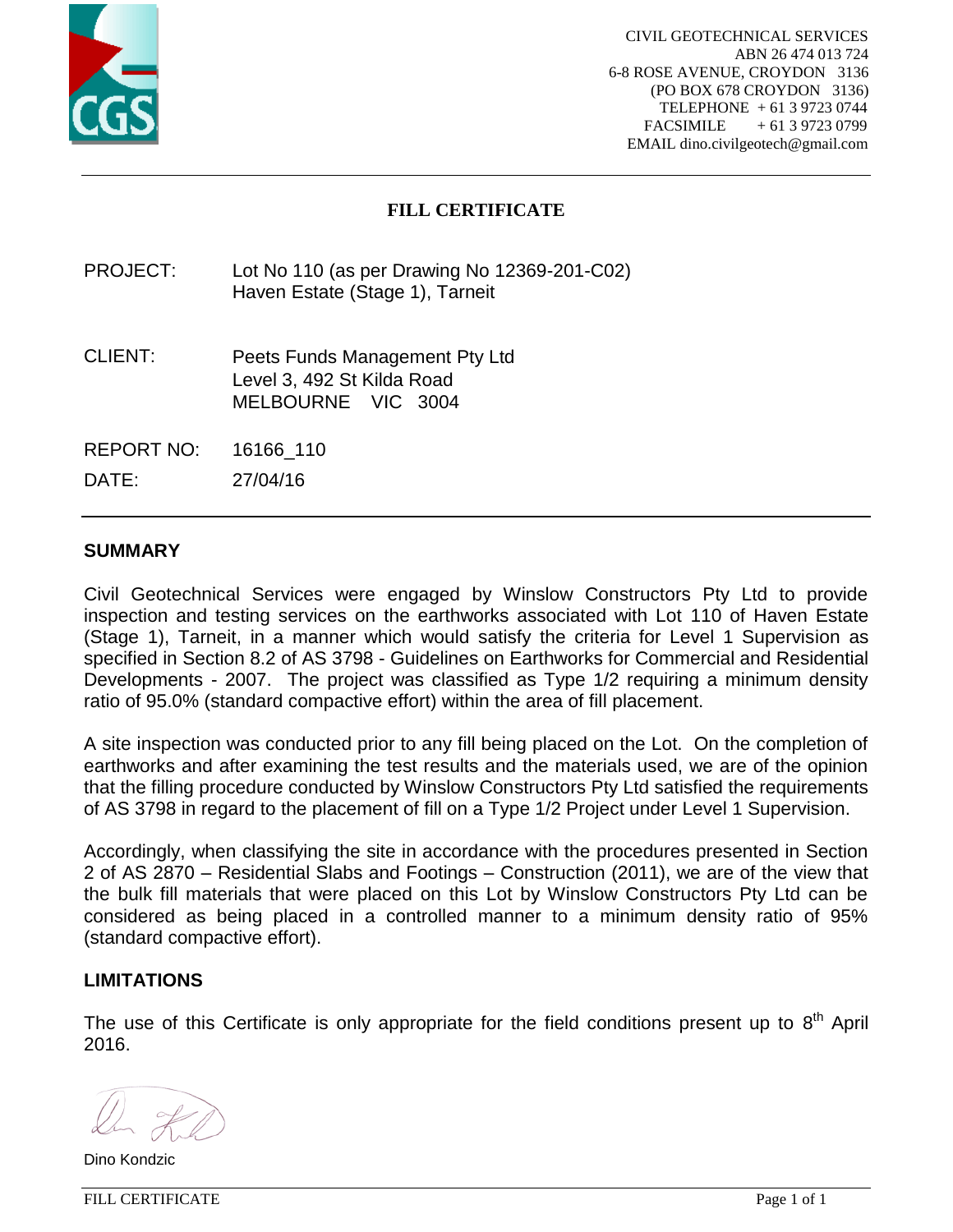

# **FILL CERTIFICATE**

PROJECT: Lot No 111 (as per Drawing No 12369-201-C02) Haven Estate (Stage 1), Tarneit

CLIENT: Peets Funds Management Pty Ltd Level 3, 492 St Kilda Road MELBOURNE VIC 3004

REPORT NO: 16166\_111

DATE: 27/04/16

## **SUMMARY**

Civil Geotechnical Services were engaged by Winslow Constructors Pty Ltd to provide inspection and testing services on the earthworks associated with Lot 111 of Haven Estate (Stage 1), Tarneit, in a manner which would satisfy the criteria for Level 1 Supervision as specified in Section 8.2 of AS 3798 - Guidelines on Earthworks for Commercial and Residential Developments - 2007. The project was classified as Type 1/2 requiring a minimum density ratio of 95.0% (standard compactive effort) within the area of fill placement.

A site inspection was conducted prior to any fill being placed on the Lot. On the completion of earthworks and after examining the test results and the materials used, we are of the opinion that the filling procedure conducted by Winslow Constructors Pty Ltd satisfied the requirements of AS 3798 in regard to the placement of fill on a Type 1/2 Project under Level 1 Supervision.

Accordingly, when classifying the site in accordance with the procedures presented in Section 2 of AS 2870 – Residential Slabs and Footings – Construction (2011), we are of the view that the bulk fill materials that were placed on this Lot by Winslow Constructors Pty Ltd can be considered as being placed in a controlled manner to a minimum density ratio of 95% (standard compactive effort).

## **LIMITATIONS**

The use of this Certificate is only appropriate for the field conditions present up to  $8<sup>th</sup>$  April 2016.

Dino Kondzic

FILL CERTIFICATE Page 1 of 1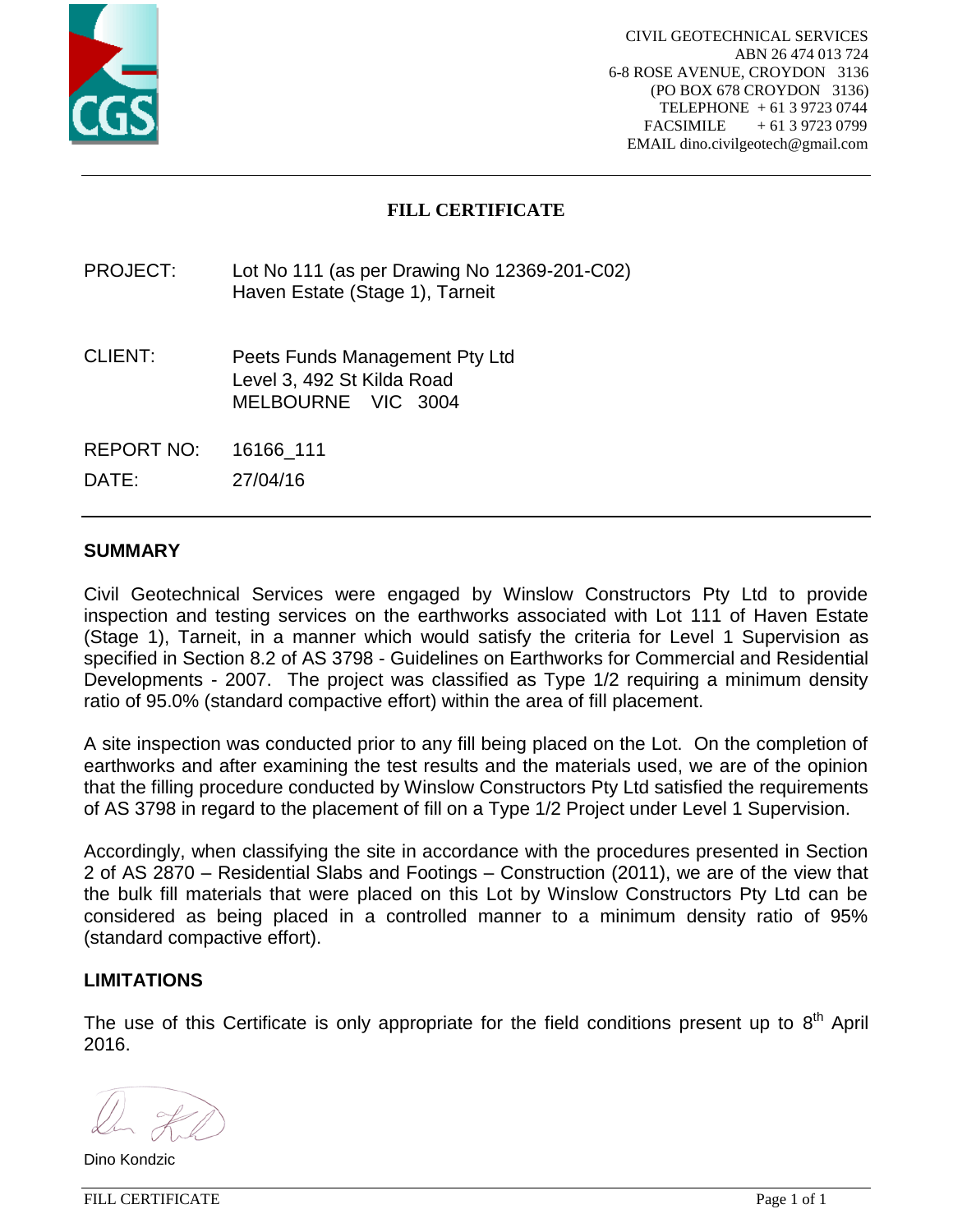

# **FILL CERTIFICATE**

## PROJECT: Lot No 112 (as per Drawing No 12369-201-C02) Haven Estate (Stage 1), Tarneit

- CLIENT: Peets Funds Management Pty Ltd Level 3, 492 St Kilda Road MELBOURNE VIC 3004
- REPORT NO: 16166\_112

DATE: 27/04/16

## **SUMMARY**

Civil Geotechnical Services were engaged by Winslow Constructors Pty Ltd to provide inspection and testing services on the earthworks associated with Lot 112 of Haven Estate (Stage 1), Tarneit, in a manner which would satisfy the criteria for Level 1 Supervision as specified in Section 8.2 of AS 3798 - Guidelines on Earthworks for Commercial and Residential Developments - 2007. The project was classified as Type 1/2 requiring a minimum density ratio of 95.0% (standard compactive effort) within the area of fill placement.

A site inspection was conducted prior to any fill being placed on the Lot. On the completion of earthworks and after examining the test results and the materials used, we are of the opinion that the filling procedure conducted by Winslow Constructors Pty Ltd satisfied the requirements of AS 3798 in regard to the placement of fill on a Type 1/2 Project under Level 1 Supervision.

Accordingly, when classifying the site in accordance with the procedures presented in Section 2 of AS 2870 – Residential Slabs and Footings – Construction (2011), we are of the view that the bulk fill materials that were placed on this Lot by Winslow Constructors Pty Ltd can be considered as being placed in a controlled manner to a minimum density ratio of 95% (standard compactive effort).

## **LIMITATIONS**

Dino Kondzic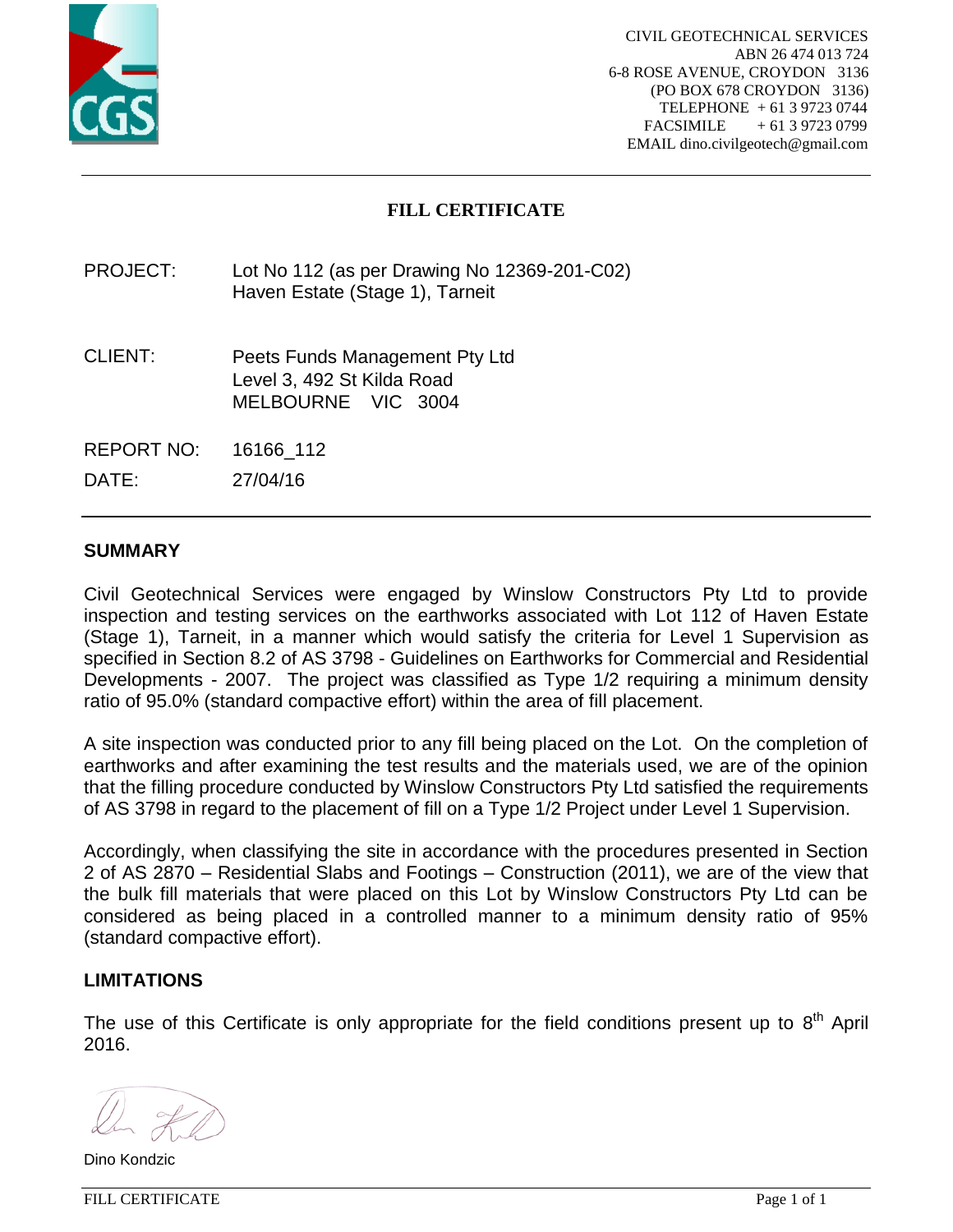

# **FILL CERTIFICATE**

PROJECT: Lot No 113 (as per Drawing No 12369-201-C02) Haven Estate (Stage 1), Tarneit

CLIENT: Peets Funds Management Pty Ltd Level 3, 492 St Kilda Road MELBOURNE VIC 3004

REPORT NO: 16166\_113

DATE: 27/04/16

## **SUMMARY**

Civil Geotechnical Services were engaged by Winslow Constructors Pty Ltd to provide inspection and testing services on the earthworks associated with Lot 113 of Haven Estate (Stage 1), Tarneit, in a manner which would satisfy the criteria for Level 1 Supervision as specified in Section 8.2 of AS 3798 - Guidelines on Earthworks for Commercial and Residential Developments - 2007. The project was classified as Type 1/2 requiring a minimum density ratio of 95.0% (standard compactive effort) within the area of fill placement.

A site inspection was conducted prior to any fill being placed on the Lot. On the completion of earthworks and after examining the test results and the materials used, we are of the opinion that the filling procedure conducted by Winslow Constructors Pty Ltd satisfied the requirements of AS 3798 in regard to the placement of fill on a Type 1/2 Project under Level 1 Supervision.

Accordingly, when classifying the site in accordance with the procedures presented in Section 2 of AS 2870 – Residential Slabs and Footings – Construction (2011), we are of the view that the bulk fill materials that were placed on this Lot by Winslow Constructors Pty Ltd can be considered as being placed in a controlled manner to a minimum density ratio of 95% (standard compactive effort).

## **LIMITATIONS**

The use of this Certificate is only appropriate for the field conditions present up to  $8<sup>th</sup>$  April 2016.

Dino Kondzic

FILL CERTIFICATE Page 1 of 1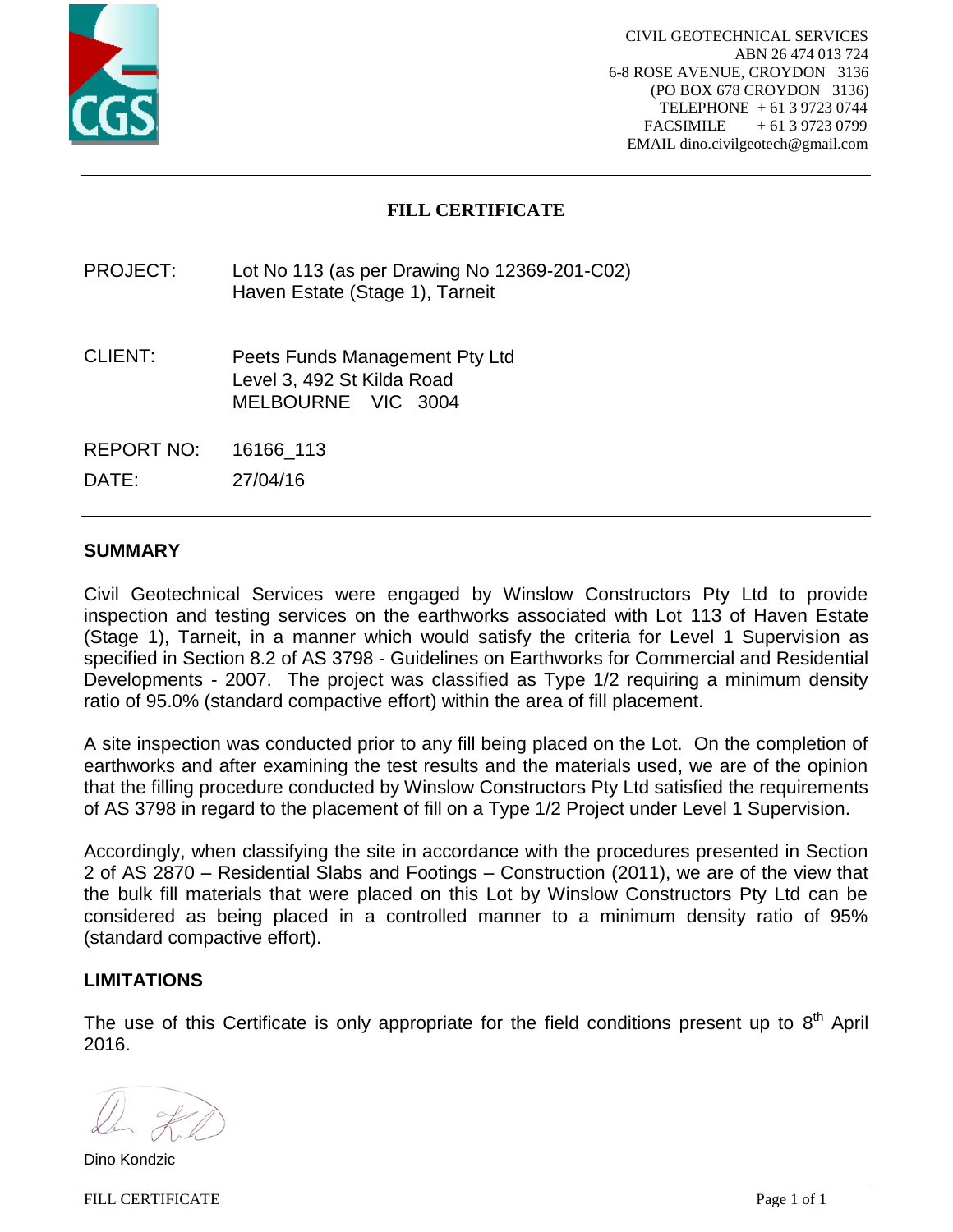

# **FILL CERTIFICATE**

## PROJECT: Lot No 114 (as per Drawing No 12369-201-C02) Haven Estate (Stage 1), Tarneit

- CLIENT: Peets Funds Management Pty Ltd Level 3, 492 St Kilda Road MELBOURNE VIC 3004
- REPORT NO: 16166\_114

DATE: 27/04/16

## **SUMMARY**

Civil Geotechnical Services were engaged by Winslow Constructors Pty Ltd to provide inspection and testing services on the earthworks associated with Lot 114 of Haven Estate (Stage 1), Tarneit, in a manner which would satisfy the criteria for Level 1 Supervision as specified in Section 8.2 of AS 3798 - Guidelines on Earthworks for Commercial and Residential Developments - 2007. The project was classified as Type 1/2 requiring a minimum density ratio of 95.0% (standard compactive effort) within the area of fill placement.

A site inspection was conducted prior to any fill being placed on the Lot. On the completion of earthworks and after examining the test results and the materials used, we are of the opinion that the filling procedure conducted by Winslow Constructors Pty Ltd satisfied the requirements of AS 3798 in regard to the placement of fill on a Type 1/2 Project under Level 1 Supervision.

Accordingly, when classifying the site in accordance with the procedures presented in Section 2 of AS 2870 – Residential Slabs and Footings – Construction (2011), we are of the view that the bulk fill materials that were placed on this Lot by Winslow Constructors Pty Ltd can be considered as being placed in a controlled manner to a minimum density ratio of 95% (standard compactive effort).

## **LIMITATIONS**

Dino Kondzic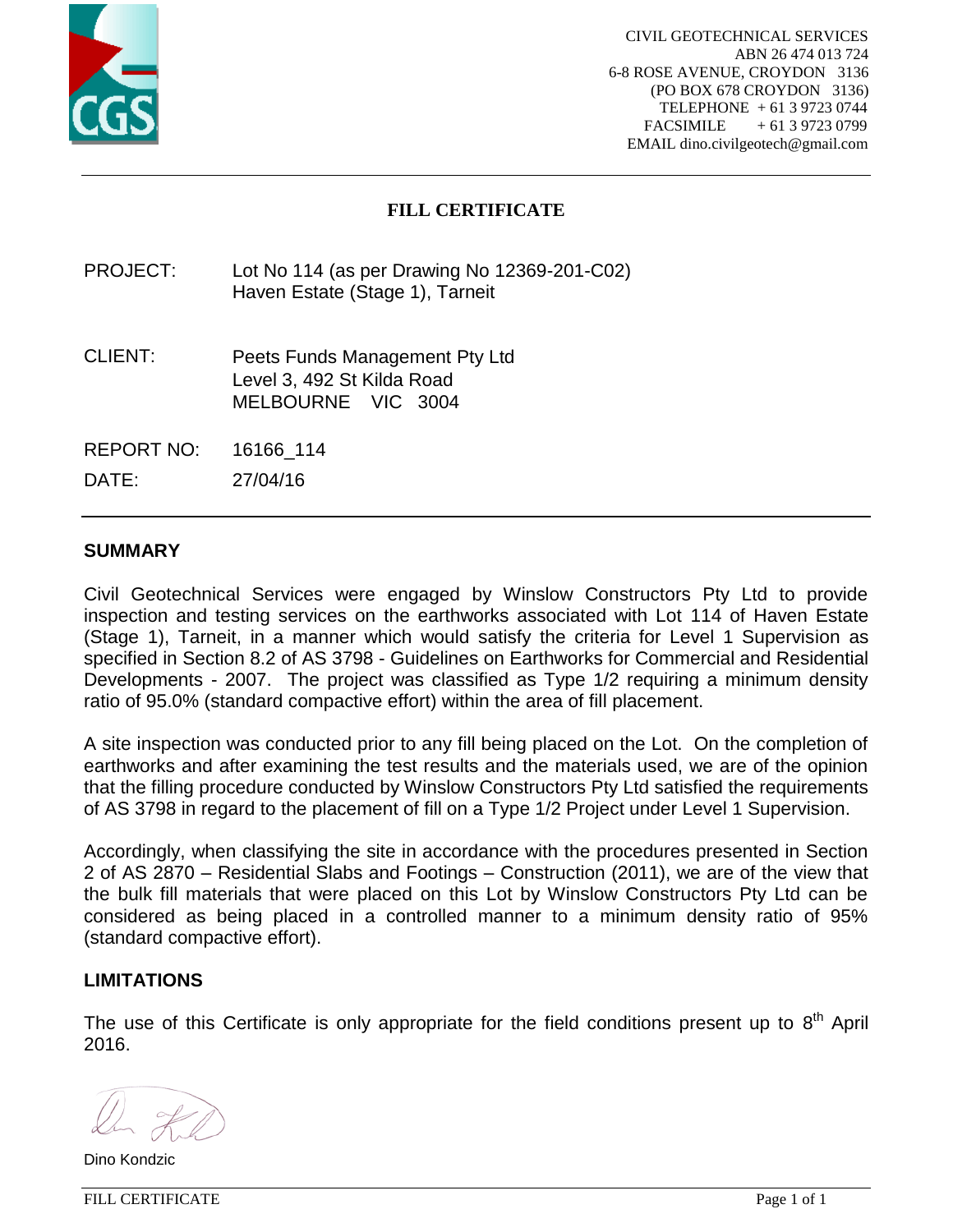

# **FILL CERTIFICATE**

PROJECT: Lot No 115 (as per Drawing No 12369-201-C02) Haven Estate (Stage 1), Tarneit

CLIENT: Peets Funds Management Pty Ltd Level 3, 492 St Kilda Road MELBOURNE VIC 3004

REPORT NO: 16166\_115

DATE: 27/04/16

#### **SUMMARY**

Civil Geotechnical Services were engaged by Winslow Constructors Pty Ltd to provide inspection and testing services on the earthworks associated with the construction of the Haven Estate (Stage 1), Tarneit, in a manner which would satisfy the criteria for Level 1 Supervision as specified in Section 8.2 of AS 3798 - Guidelines on Earthworks for Commercial and Residential Developments - 2007. The project was classified as Type 1/2 requiring a minimum density ratio of 95.0% (standard compactive effort) within the area of fill placement.

A site inspection was conducted prior to any fill being placed on the allotments. On the completion of the earthworks and after examining the materials used, we are of the opinion that the filling procedure conducted by Winslow Constructors Pty Ltd during the construction of the estate satisfied the requirements of AS 3798 in regard to the placement of fill on a Type 1/2 Project under Level 1 Supervision.

With respect to Lot 115, the depth of fill materials that were placed during the current construction phase (excluding top soiling activities) was less than 0.3 metres. As a consequence of the limited depth of fill materials, field density testing was not considered warranted. However, when classifying the site in accordance with the procedures presented in Section 2 of AS 2870 – Residential Slabs and Footings – Construction (2011), we are of the view that the bulk fill materials that were placed on this Lot by Winslow Constructors Pty Ltd can be considered as being placed in a controlled manner to a minimum density ratio of 95% (standard compactive effort).

## **LIMITATIONS**

Dino Kondzic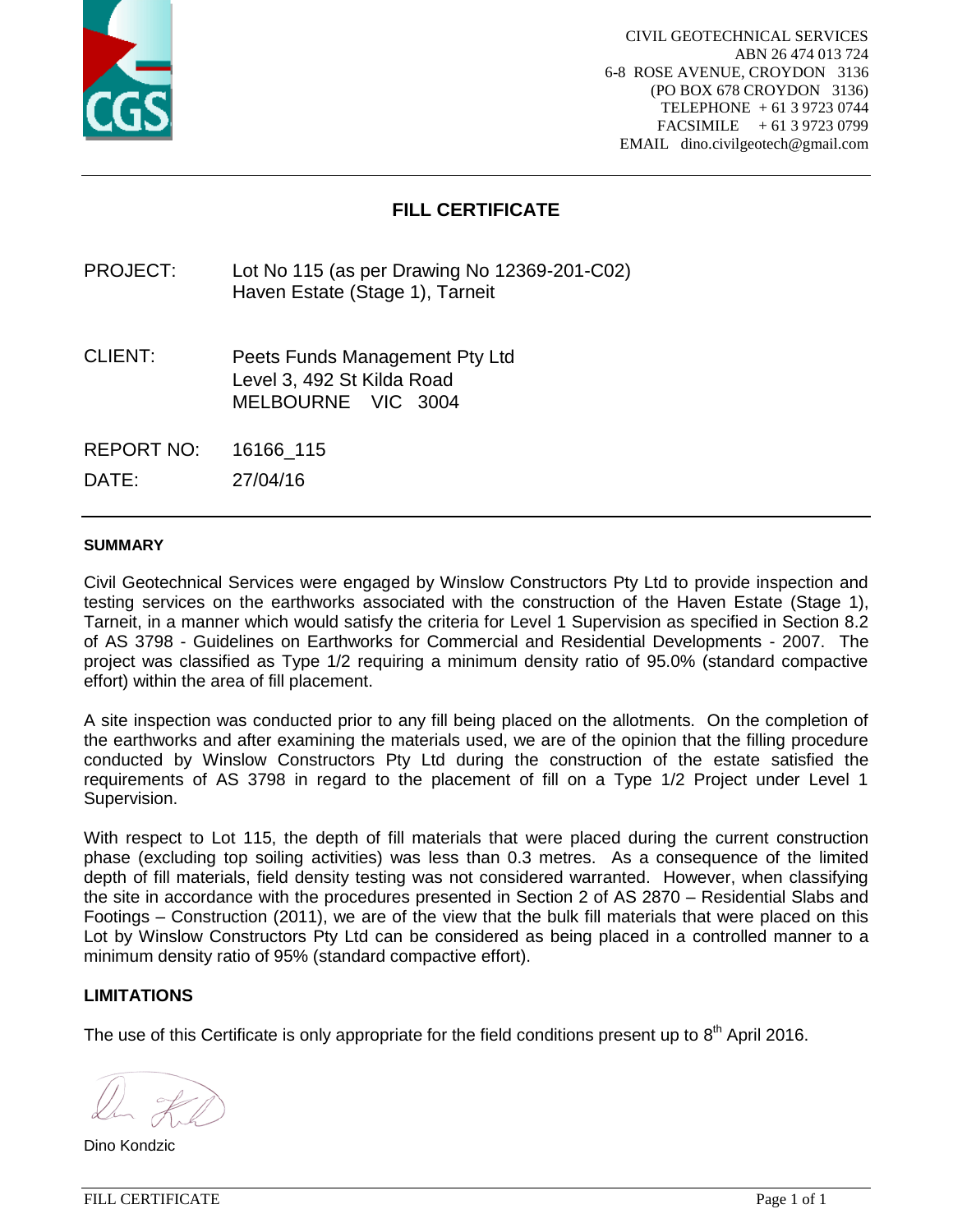

# **FILL CERTIFICATE**

PROJECT: Lot No 116 (as per Drawing No 12369-201-C02) Haven Estate (Stage 1), Tarneit

CLIENT: Peets Funds Management Pty Ltd Level 3, 492 St Kilda Road MELBOURNE VIC 3004

REPORT NO: 16166\_116

DATE: 27/04/16

#### **SUMMARY**

Civil Geotechnical Services were engaged by Winslow Constructors Pty Ltd to provide inspection and testing services on the earthworks associated with the construction of the Haven Estate (Stage 1), Tarneit, in a manner which would satisfy the criteria for Level 1 Supervision as specified in Section 8.2 of AS 3798 - Guidelines on Earthworks for Commercial and Residential Developments - 2007. The project was classified as Type 1/2 requiring a minimum density ratio of 95.0% (standard compactive effort) within the area of fill placement.

A site inspection was conducted prior to any fill being placed on the allotments. On the completion of the earthworks and after examining the materials used, we are of the opinion that the filling procedure conducted by Winslow Constructors Pty Ltd during the construction of the estate satisfied the requirements of AS 3798 in regard to the placement of fill on a Type 1/2 Project under Level 1 Supervision.

With respect to Lot 116, the depth of fill materials that were placed during the current construction phase (excluding top soiling activities) was less than 0.3 metres. As a consequence of the limited depth of fill materials, field density testing was not considered warranted. However, when classifying the site in accordance with the procedures presented in Section 2 of AS 2870 – Residential Slabs and Footings – Construction (2011), we are of the view that the bulk fill materials that were placed on this Lot by Winslow Constructors Pty Ltd can be considered as being placed in a controlled manner to a minimum density ratio of 95% (standard compactive effort).

## **LIMITATIONS**

Dino Kondzic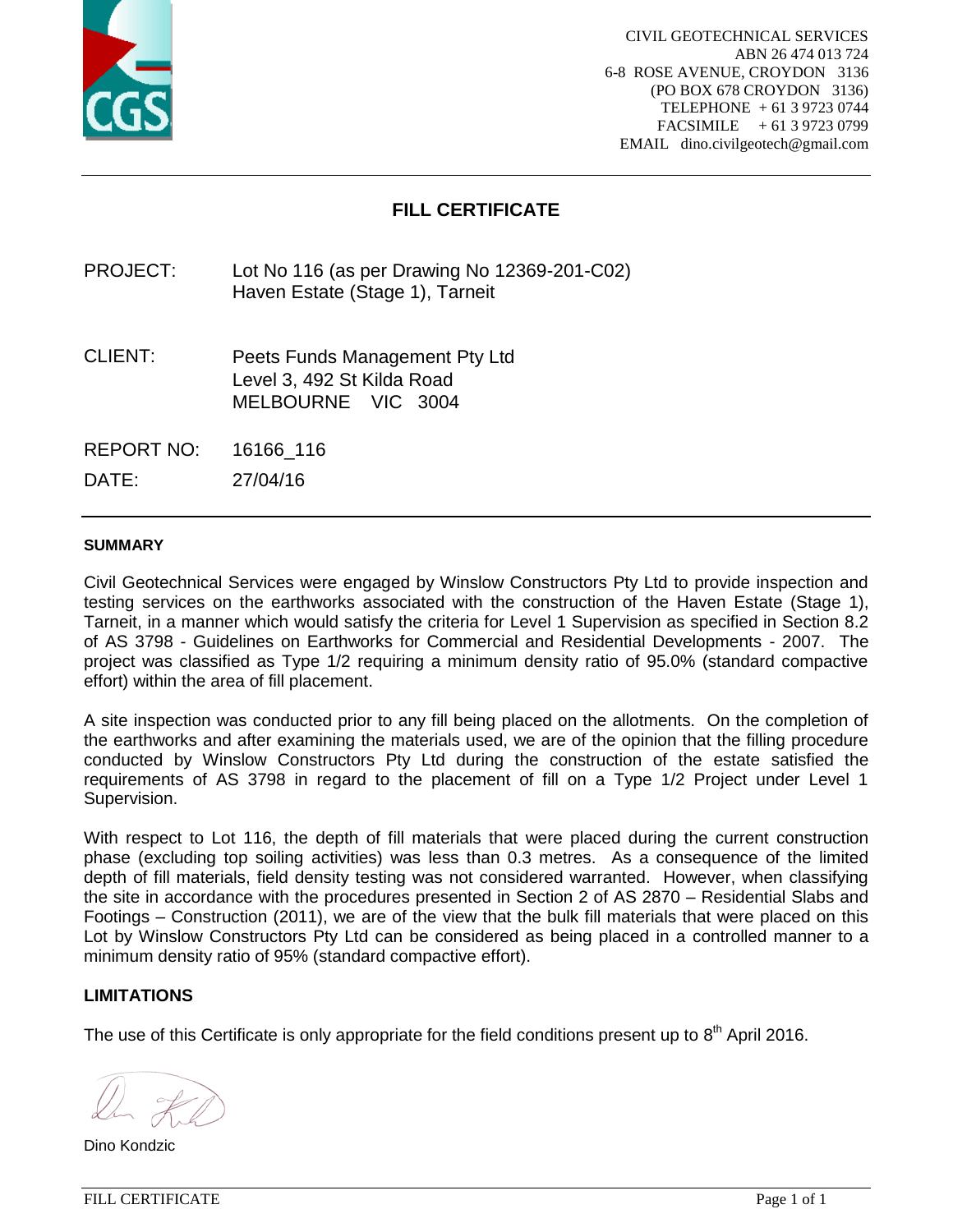

# **FILL CERTIFICATE**

PROJECT: Lot No 117 (as per Drawing No 12369-201-C02) Haven Estate (Stage 1), Tarneit

CLIENT: Peets Funds Management Pty Ltd Level 3, 492 St Kilda Road MELBOURNE VIC 3004

REPORT NO: 16166\_117

DATE: 27/04/16

#### **SUMMARY**

Civil Geotechnical Services were engaged by Winslow Constructors Pty Ltd to provide inspection and testing services on the earthworks associated with the construction of the Haven Estate (Stage 1), Tarneit, in a manner which would satisfy the criteria for Level 1 Supervision as specified in Section 8.2 of AS 3798 - Guidelines on Earthworks for Commercial and Residential Developments - 2007. The project was classified as Type 1/2 requiring a minimum density ratio of 95.0% (standard compactive effort) within the area of fill placement.

A site inspection was conducted prior to any fill being placed on the allotments. On the completion of the earthworks and after examining the materials used, we are of the opinion that the filling procedure conducted by Winslow Constructors Pty Ltd during the construction of the estate satisfied the requirements of AS 3798 in regard to the placement of fill on a Type 1/2 Project under Level 1 Supervision.

With respect to Lot 117, the depth of fill materials that were placed during the current construction phase (excluding top soiling activities) was less than 0.3 metres. As a consequence of the limited depth of fill materials, field density testing was not considered warranted. However, when classifying the site in accordance with the procedures presented in Section 2 of AS 2870 – Residential Slabs and Footings – Construction (2011), we are of the view that the bulk fill materials that were placed on this Lot by Winslow Constructors Pty Ltd can be considered as being placed in a controlled manner to a minimum density ratio of 95% (standard compactive effort).

## **LIMITATIONS**

Dino Kondzic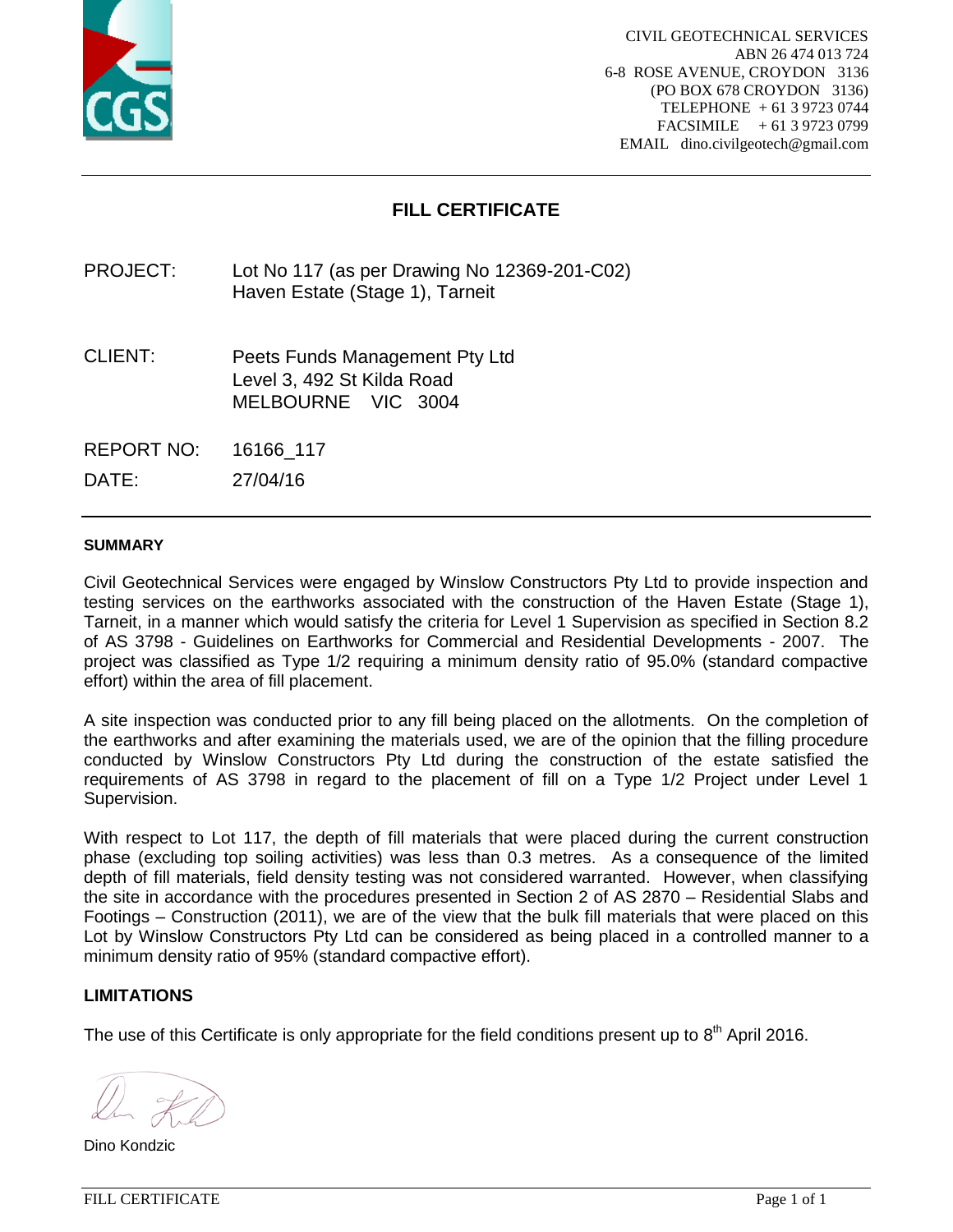

# **FILL CERTIFICATE**

PROJECT: Lot No 118 (as per Drawing No 12369-201-C02) Haven Estate (Stage 1), Tarneit

CLIENT: Peets Funds Management Pty Ltd Level 3, 492 St Kilda Road MELBOURNE VIC 3004

REPORT NO: 16166\_118

DATE: 27/04/16

#### **SUMMARY**

Civil Geotechnical Services were engaged by Winslow Constructors Pty Ltd to provide inspection and testing services on the earthworks associated with the construction of the Haven Estate (Stage 1), Tarneit, in a manner which would satisfy the criteria for Level 1 Supervision as specified in Section 8.2 of AS 3798 - Guidelines on Earthworks for Commercial and Residential Developments - 2007. The project was classified as Type 1/2 requiring a minimum density ratio of 95.0% (standard compactive effort) within the area of fill placement.

A site inspection was conducted prior to any fill being placed on the allotments. On the completion of the earthworks and after examining the materials used, we are of the opinion that the filling procedure conducted by Winslow Constructors Pty Ltd during the construction of the estate satisfied the requirements of AS 3798 in regard to the placement of fill on a Type 1/2 Project under Level 1 Supervision.

With respect to Lot 118, the depth of fill materials that were placed during the current construction phase (excluding top soiling activities) was less than 0.3 metres. As a consequence of the limited depth of fill materials, field density testing was not considered warranted. However, when classifying the site in accordance with the procedures presented in Section 2 of AS 2870 – Residential Slabs and Footings – Construction (2011), we are of the view that the bulk fill materials that were placed on this Lot by Winslow Constructors Pty Ltd can be considered as being placed in a controlled manner to a minimum density ratio of 95% (standard compactive effort).

## **LIMITATIONS**

Dino Kondzic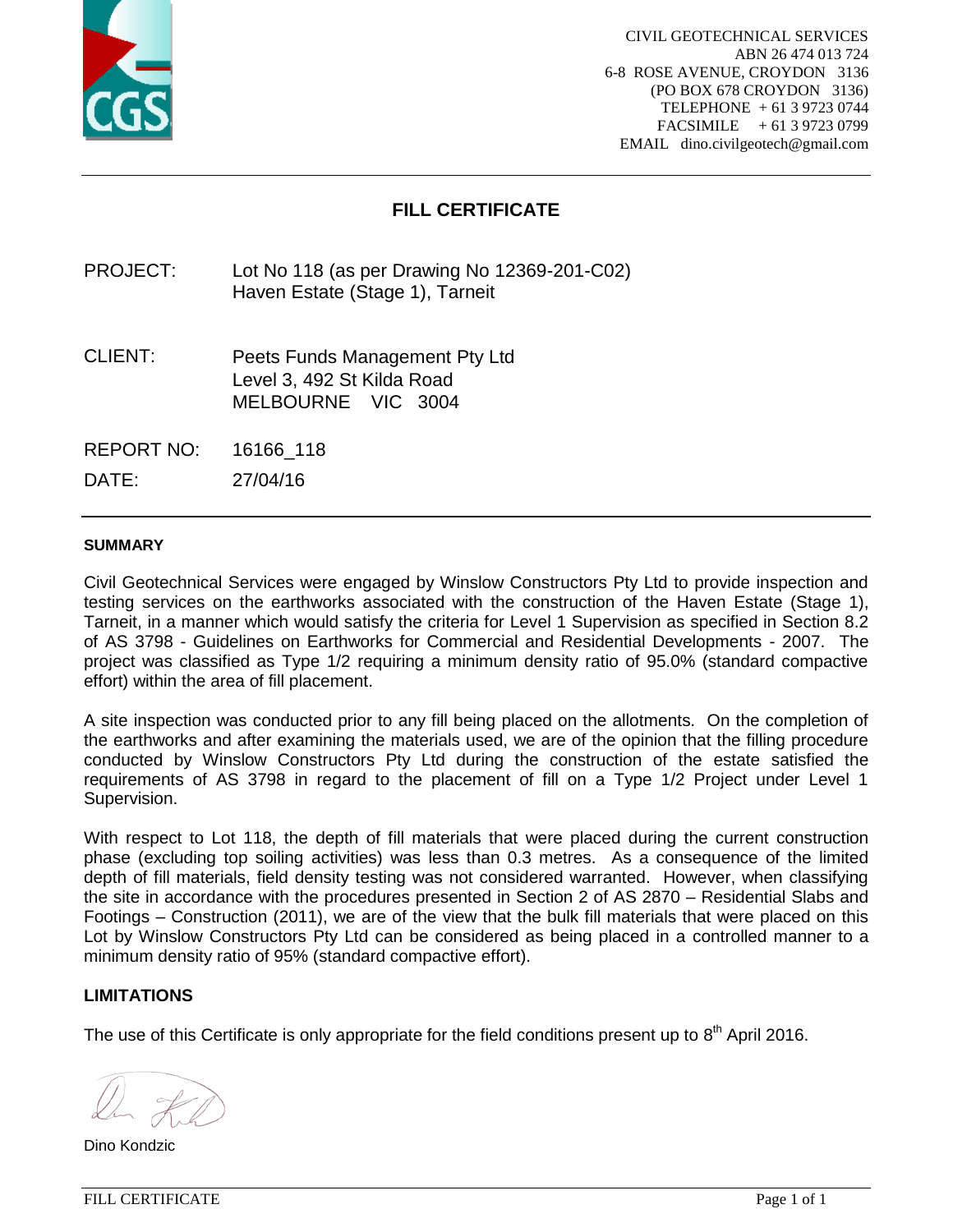

# **FILL CERTIFICATE**

PROJECT: Lot No 119 (as per Drawing No 12369-201-C02) Haven Estate (Stage 1), Tarneit

CLIENT: Peets Funds Management Pty Ltd Level 3, 492 St Kilda Road MELBOURNE VIC 3004

REPORT NO: 16166\_119

DATE: 27/04/16

#### **SUMMARY**

Civil Geotechnical Services were engaged by Winslow Constructors Pty Ltd to provide inspection and testing services on the earthworks associated with the construction of the Haven Estate (Stage 1), Tarneit, in a manner which would satisfy the criteria for Level 1 Supervision as specified in Section 8.2 of AS 3798 - Guidelines on Earthworks for Commercial and Residential Developments - 2007. The project was classified as Type 1/2 requiring a minimum density ratio of 95.0% (standard compactive effort) within the area of fill placement.

A site inspection was conducted prior to any fill being placed on the allotments. On the completion of the earthworks and after examining the materials used, we are of the opinion that the filling procedure conducted by Winslow Constructors Pty Ltd during the construction of the estate satisfied the requirements of AS 3798 in regard to the placement of fill on a Type 1/2 Project under Level 1 Supervision.

With respect to Lot 119, the depth of fill materials that were placed during the current construction phase (excluding top soiling activities) was less than 0.3 metres. As a consequence of the limited depth of fill materials, field density testing was not considered warranted. However, when classifying the site in accordance with the procedures presented in Section 2 of AS 2870 – Residential Slabs and Footings – Construction (2011), we are of the view that the bulk fill materials that were placed on this Lot by Winslow Constructors Pty Ltd can be considered as being placed in a controlled manner to a minimum density ratio of 95% (standard compactive effort).

## **LIMITATIONS**

Dino Kondzic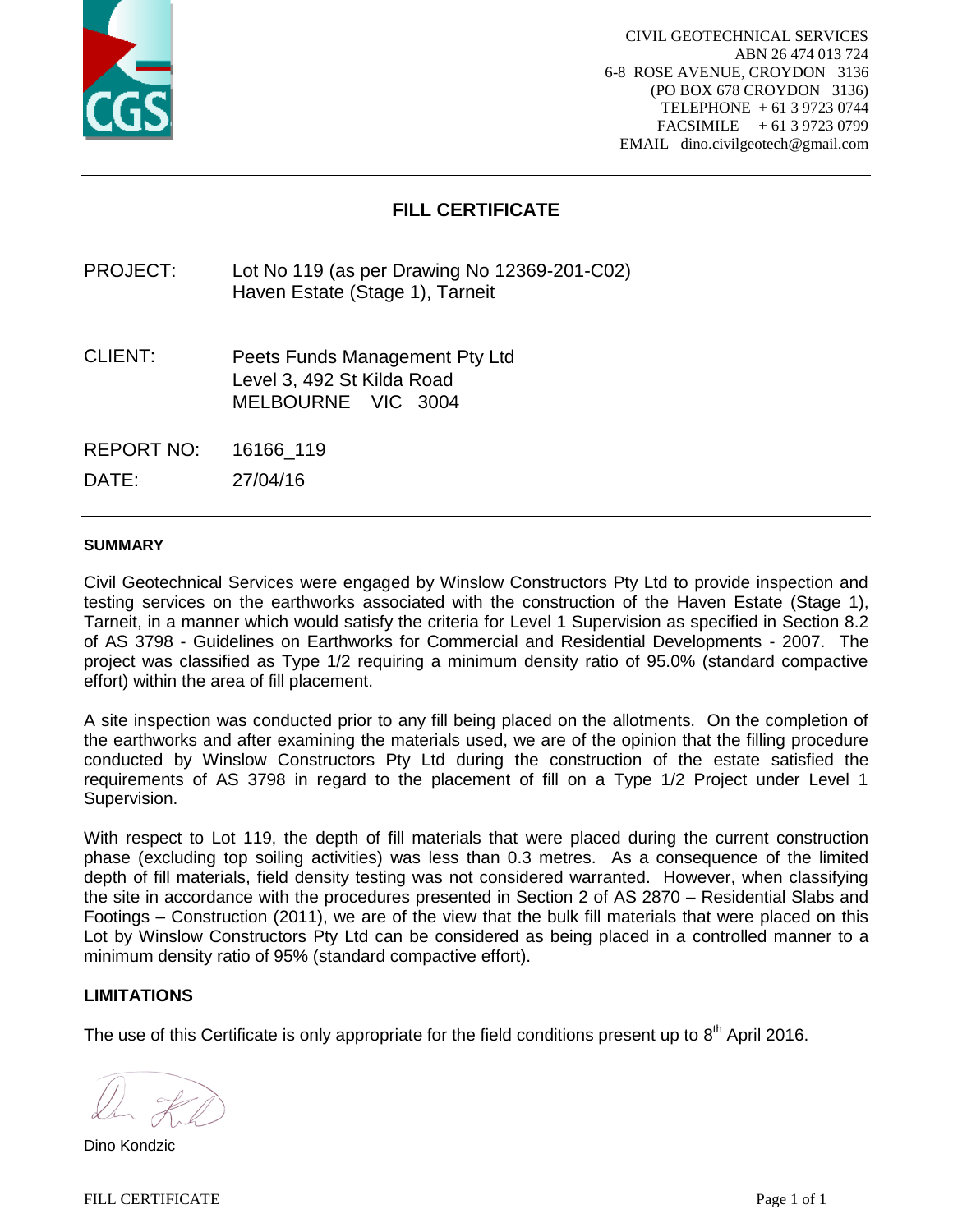

# **FILL CERTIFICATE**

PROJECT: Lot No 120 (as per Drawing No 12369-201-C02) Haven Estate (Stage 1), Tarneit

CLIENT: Peets Funds Management Pty Ltd Level 3, 492 St Kilda Road MELBOURNE VIC 3004

REPORT NO: 16166\_120

DATE: 27/04/16

#### **SUMMARY**

Civil Geotechnical Services were engaged by Winslow Constructors Pty Ltd to provide inspection and testing services on the earthworks associated with the construction of the Haven Estate (Stage 1), Tarneit, in a manner which would satisfy the criteria for Level 1 Supervision as specified in Section 8.2 of AS 3798 - Guidelines on Earthworks for Commercial and Residential Developments - 2007. The project was classified as Type 1/2 requiring a minimum density ratio of 95.0% (standard compactive effort) within the area of fill placement.

A site inspection was conducted prior to any fill being placed on the allotments. On the completion of the earthworks and after examining the materials used, we are of the opinion that the filling procedure conducted by Winslow Constructors Pty Ltd during the construction of the estate satisfied the requirements of AS 3798 in regard to the placement of fill on a Type 1/2 Project under Level 1 Supervision.

With respect to Lot 120, the depth of fill materials that were placed during the current construction phase (excluding top soiling activities) was less than 0.3 metres. As a consequence of the limited depth of fill materials, field density testing was not considered warranted. However, when classifying the site in accordance with the procedures presented in Section 2 of AS 2870 – Residential Slabs and Footings – Construction (2011), we are of the view that the bulk fill materials that were placed on this Lot by Winslow Constructors Pty Ltd can be considered as being placed in a controlled manner to a minimum density ratio of 95% (standard compactive effort).

## **LIMITATIONS**

Dino Kondzic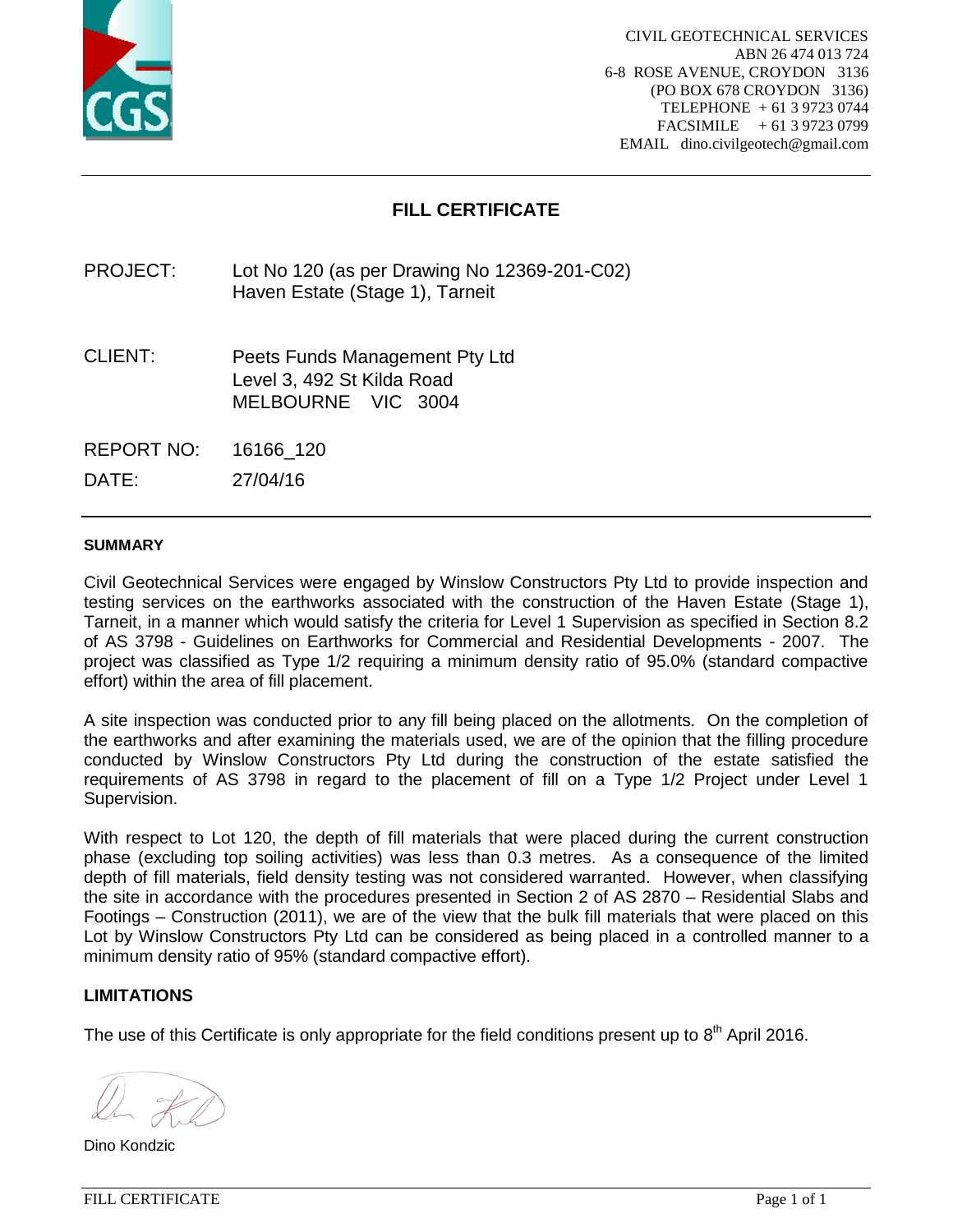

# **FILL CERTIFICATE**

PROJECT: Lot No 121 (as per Drawing No 12369-201-C02) Haven Estate (Stage 1), Tarneit

CLIENT: Peets Funds Management Pty Ltd Level 3, 492 St Kilda Road MELBOURNE VIC 3004

REPORT NO: 16166\_121

DATE: 27/04/16

#### **SUMMARY**

Civil Geotechnical Services were engaged by Winslow Constructors Pty Ltd to provide inspection and testing services on the earthworks associated with the construction of the Haven Estate (Stage 1), Tarneit, in a manner which would satisfy the criteria for Level 1 Supervision as specified in Section 8.2 of AS 3798 - Guidelines on Earthworks for Commercial and Residential Developments - 2007. The project was classified as Type 1/2 requiring a minimum density ratio of 95.0% (standard compactive effort) within the area of fill placement.

A site inspection was conducted prior to any fill being placed on the allotments. On the completion of the earthworks and after examining the materials used, we are of the opinion that the filling procedure conducted by Winslow Constructors Pty Ltd during the construction of the estate satisfied the requirements of AS 3798 in regard to the placement of fill on a Type 1/2 Project under Level 1 Supervision.

With respect to Lot 121, the depth of fill materials that were placed during the current construction phase (excluding top soiling activities) was less than 0.3 metres. As a consequence of the limited depth of fill materials, field density testing was not considered warranted. However, when classifying the site in accordance with the procedures presented in Section 2 of AS 2870 – Residential Slabs and Footings – Construction (2011), we are of the view that the bulk fill materials that were placed on this Lot by Winslow Constructors Pty Ltd can be considered as being placed in a controlled manner to a minimum density ratio of 95% (standard compactive effort).

## **LIMITATIONS**

Dino Kondzic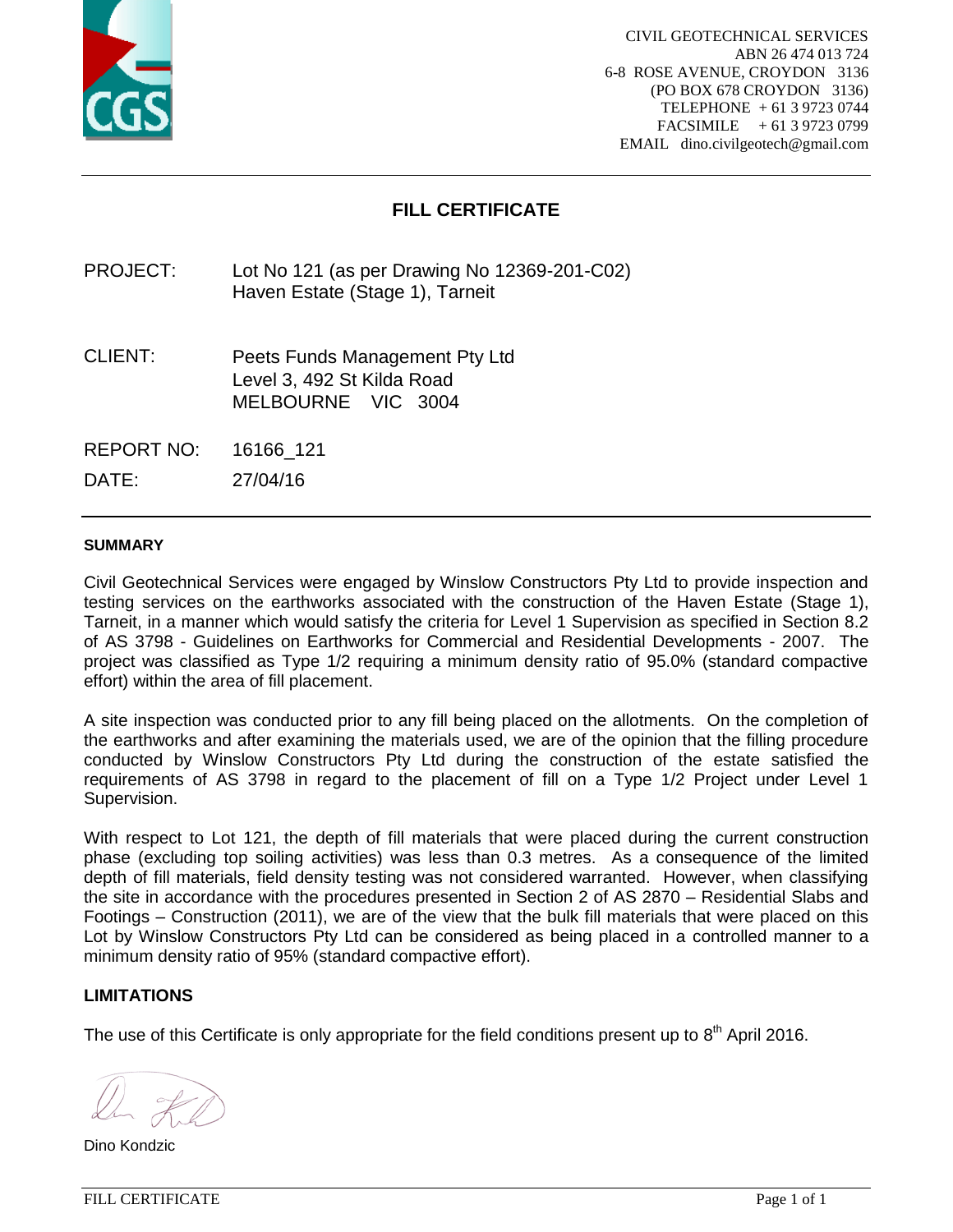

# **FILL CERTIFICATE**

PROJECT: Lot No 122 (as per Drawing No 12369-201-C02) Haven Estate (Stage 1), Tarneit

- CLIENT: Peets Funds Management Pty Ltd Level 3, 492 St Kilda Road MELBOURNE VIC 3004
- REPORT NO: 16166\_122

DATE: 27/04/16

## **SUMMARY**

Civil Geotechnical Services were engaged by Winslow Constructors Pty Ltd to provide inspection and testing services on the earthworks associated with Lot 122 of Haven Estate (Stage 1), Tarneit, in a manner which would satisfy the criteria for Level 1 Supervision as specified in Section 8.2 of AS 3798 - Guidelines on Earthworks for Commercial and Residential Developments - 2007. The project was classified as Type 1/2 requiring a minimum density ratio of 95.0% (standard compactive effort) within the area of fill placement.

A site inspection was conducted prior to any fill being placed on the Lot. On the completion of earthworks and after examining the test results and the materials used, we are of the opinion that the filling procedure conducted by Winslow Constructors Pty Ltd satisfied the requirements of AS 3798 in regard to the placement of fill on a Type 1/2 Project under Level 1 Supervision.

Accordingly, when classifying the site in accordance with the procedures presented in Section 2 of AS 2870 – Residential Slabs and Footings – Construction (2011), we are of the view that the bulk fill materials that were placed on this Lot by Winslow Constructors Pty Ltd can be considered as being placed in a controlled manner to a minimum density ratio of 95% (standard compactive effort).

## **LIMITATIONS**

Dino Kondzic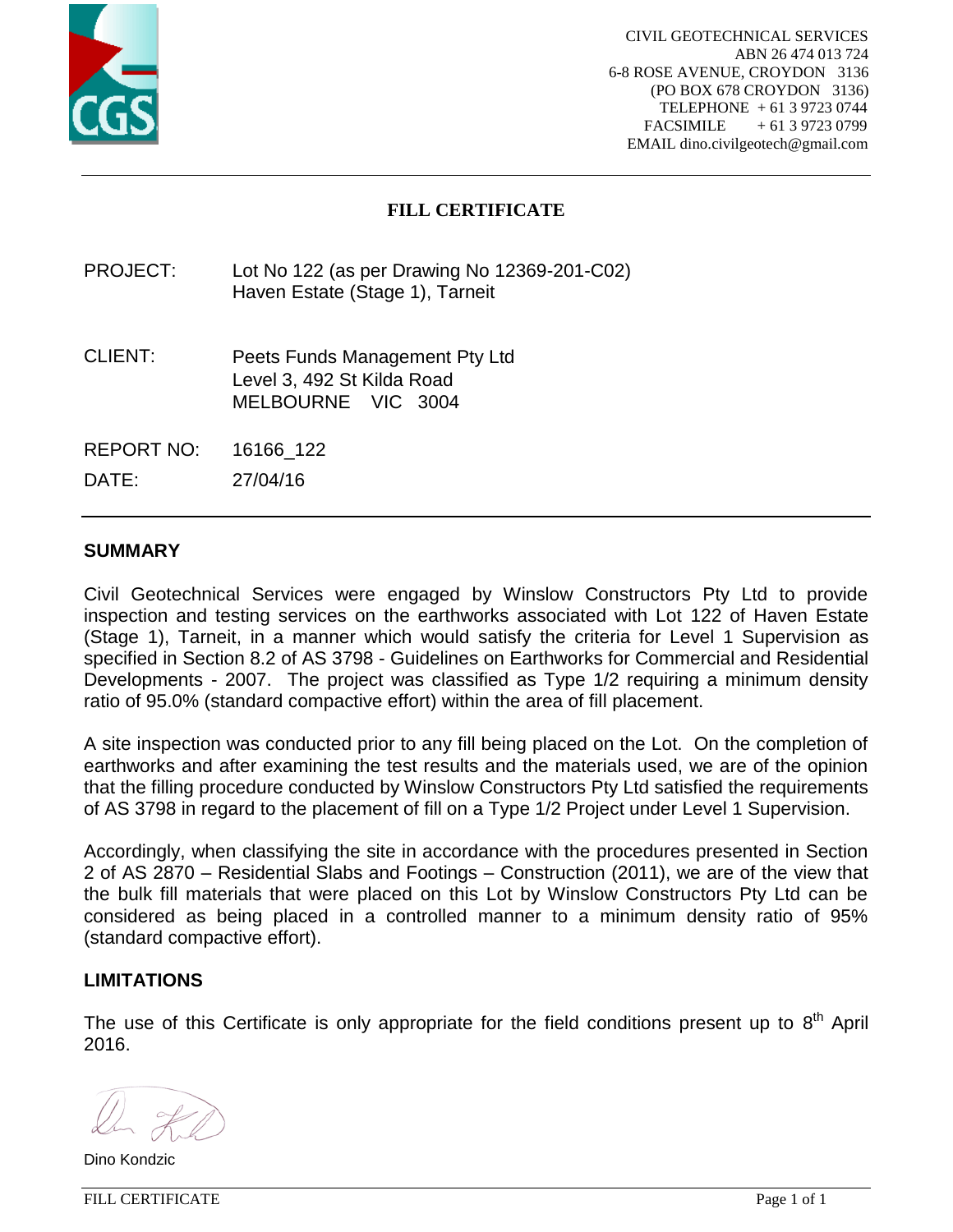

# **FILL CERTIFICATE**

PROJECT: Lot No 123 (as per Drawing No 12369-201-C02) Haven Estate (Stage 1), Tarneit

- CLIENT: Peets Funds Management Pty Ltd Level 3, 492 St Kilda Road MELBOURNE VIC 3004
- REPORT NO: 16166\_123

DATE: 27/04/16

## **SUMMARY**

Civil Geotechnical Services were engaged by Winslow Constructors Pty Ltd to provide inspection and testing services on the earthworks associated with Lot 123 of Haven Estate (Stage 1), Tarneit, in a manner which would satisfy the criteria for Level 1 Supervision as specified in Section 8.2 of AS 3798 - Guidelines on Earthworks for Commercial and Residential Developments - 2007. The project was classified as Type 1/2 requiring a minimum density ratio of 95.0% (standard compactive effort) within the area of fill placement.

A site inspection was conducted prior to any fill being placed on the Lot. On the completion of earthworks and after examining the test results and the materials used, we are of the opinion that the filling procedure conducted by Winslow Constructors Pty Ltd satisfied the requirements of AS 3798 in regard to the placement of fill on a Type 1/2 Project under Level 1 Supervision.

Accordingly, when classifying the site in accordance with the procedures presented in Section 2 of AS 2870 – Residential Slabs and Footings – Construction (2011), we are of the view that the bulk fill materials that were placed on this Lot by Winslow Constructors Pty Ltd can be considered as being placed in a controlled manner to a minimum density ratio of 95% (standard compactive effort).

## **LIMITATIONS**

Dino Kondzic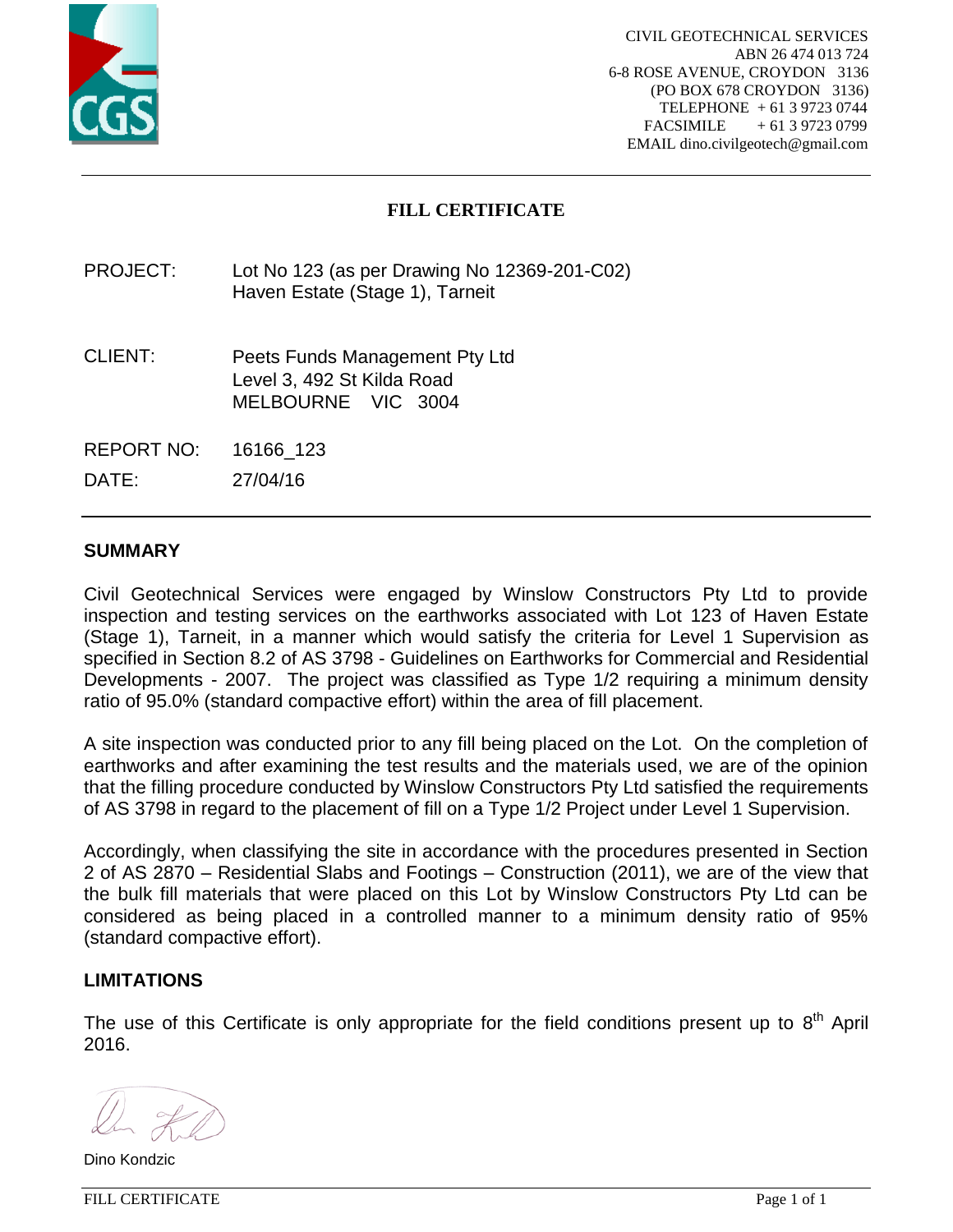

# **FILL CERTIFICATE**

PROJECT: Lot No 124 (as per Drawing No 12369-201-C02) Haven Estate (Stage 1), Tarneit

CLIENT: Peets Funds Management Pty Ltd Level 3, 492 St Kilda Road MELBOURNE VIC 3004

REPORT NO: 16166\_124

DATE: 27/04/16

## **SUMMARY**

Civil Geotechnical Services were engaged by Winslow Constructors Pty Ltd to provide inspection and testing services on the earthworks associated with Lot 124 of Haven Estate (Stage 1), Tarneit, in a manner which would satisfy the criteria for Level 1 Supervision as specified in Section 8.2 of AS 3798 - Guidelines on Earthworks for Commercial and Residential Developments - 2007. The project was classified as Type 1/2 requiring a minimum density ratio of 95.0% (standard compactive effort) within the area of fill placement.

A site inspection was conducted prior to any fill being placed on the Lot. On the completion of earthworks and after examining the test results and the materials used, we are of the opinion that the filling procedure conducted by Winslow Constructors Pty Ltd satisfied the requirements of AS 3798 in regard to the placement of fill on a Type 1/2 Project under Level 1 Supervision.

Accordingly, when classifying the site in accordance with the procedures presented in Section 2 of AS 2870 – Residential Slabs and Footings – Construction (2011), we are of the view that the bulk fill materials that were placed on this Lot by Winslow Constructors Pty Ltd can be considered as being placed in a controlled manner to a minimum density ratio of 95% (standard compactive effort).

## **LIMITATIONS**

The use of this Certificate is only appropriate for the field conditions present up to  $8<sup>th</sup>$  April 2016.

Dino Kondzic

FILL CERTIFICATE Page 1 of 1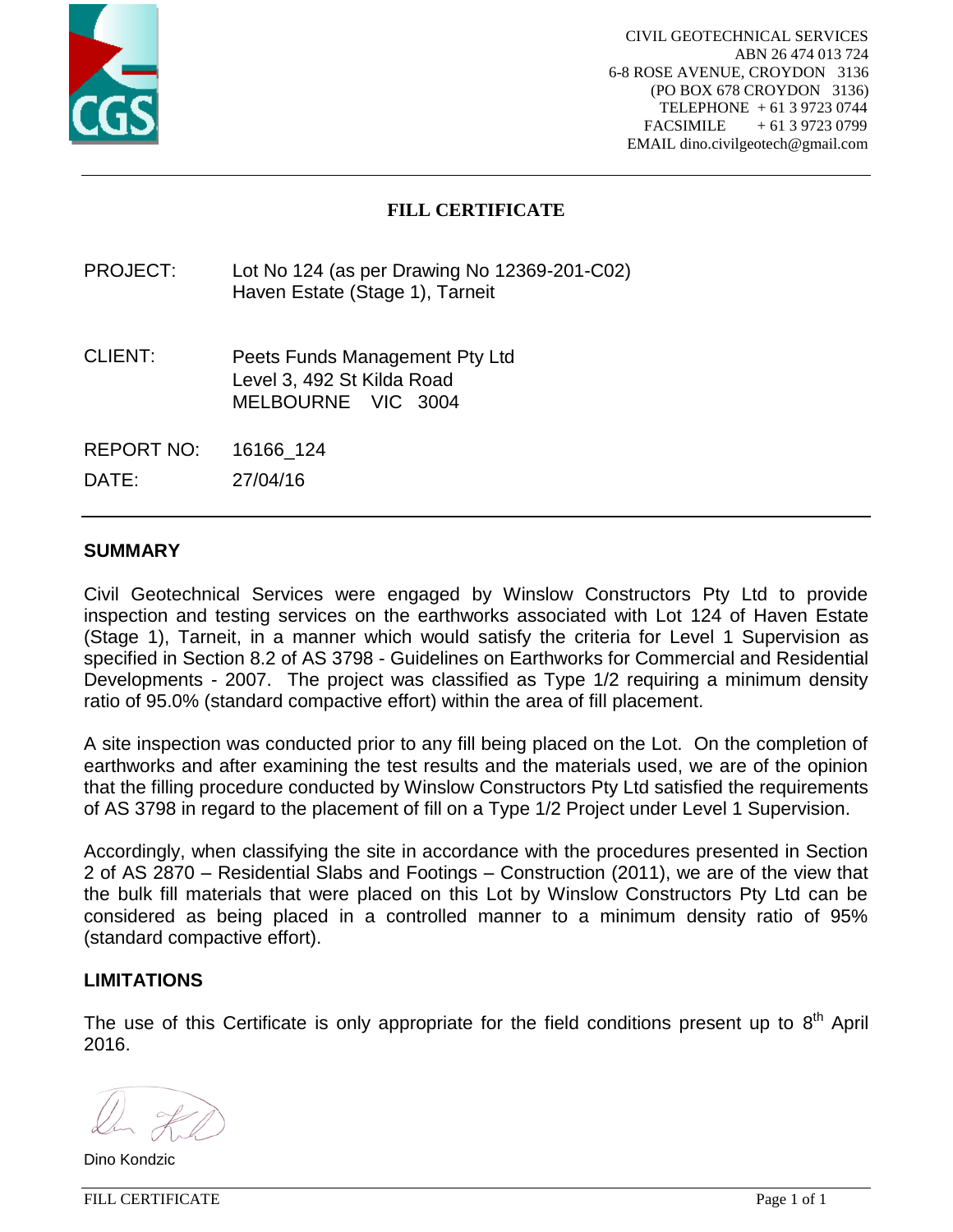

# **FILL CERTIFICATE**

PROJECT: Lot No 125 (as per Drawing No 12369-201-C02) Haven Estate (Stage 1), Tarneit

CLIENT: Peets Funds Management Pty Ltd Level 3, 492 St Kilda Road MELBOURNE VIC 3004

REPORT NO: 16166\_125

DATE: 27/04/16

## **SUMMARY**

Civil Geotechnical Services were engaged by Winslow Constructors Pty Ltd to provide inspection and testing services on the earthworks associated with Lot 125 of Haven Estate (Stage 1), Tarneit, in a manner which would satisfy the criteria for Level 1 Supervision as specified in Section 8.2 of AS 3798 - Guidelines on Earthworks for Commercial and Residential Developments - 2007. The project was classified as Type 1/2 requiring a minimum density ratio of 95.0% (standard compactive effort) within the area of fill placement.

A site inspection was conducted prior to any fill being placed on the Lot. On the completion of earthworks and after examining the test results and the materials used, we are of the opinion that the filling procedure conducted by Winslow Constructors Pty Ltd satisfied the requirements of AS 3798 in regard to the placement of fill on a Type 1/2 Project under Level 1 Supervision.

Accordingly, when classifying the site in accordance with the procedures presented in Section 2 of AS 2870 – Residential Slabs and Footings – Construction (2011), we are of the view that the bulk fill materials that were placed on this Lot by Winslow Constructors Pty Ltd can be considered as being placed in a controlled manner to a minimum density ratio of 95% (standard compactive effort).

## **LIMITATIONS**

The use of this Certificate is only appropriate for the field conditions present up to  $8<sup>th</sup>$  April 2016.

Dino Kondzic

FILL CERTIFICATE Page 1 of 1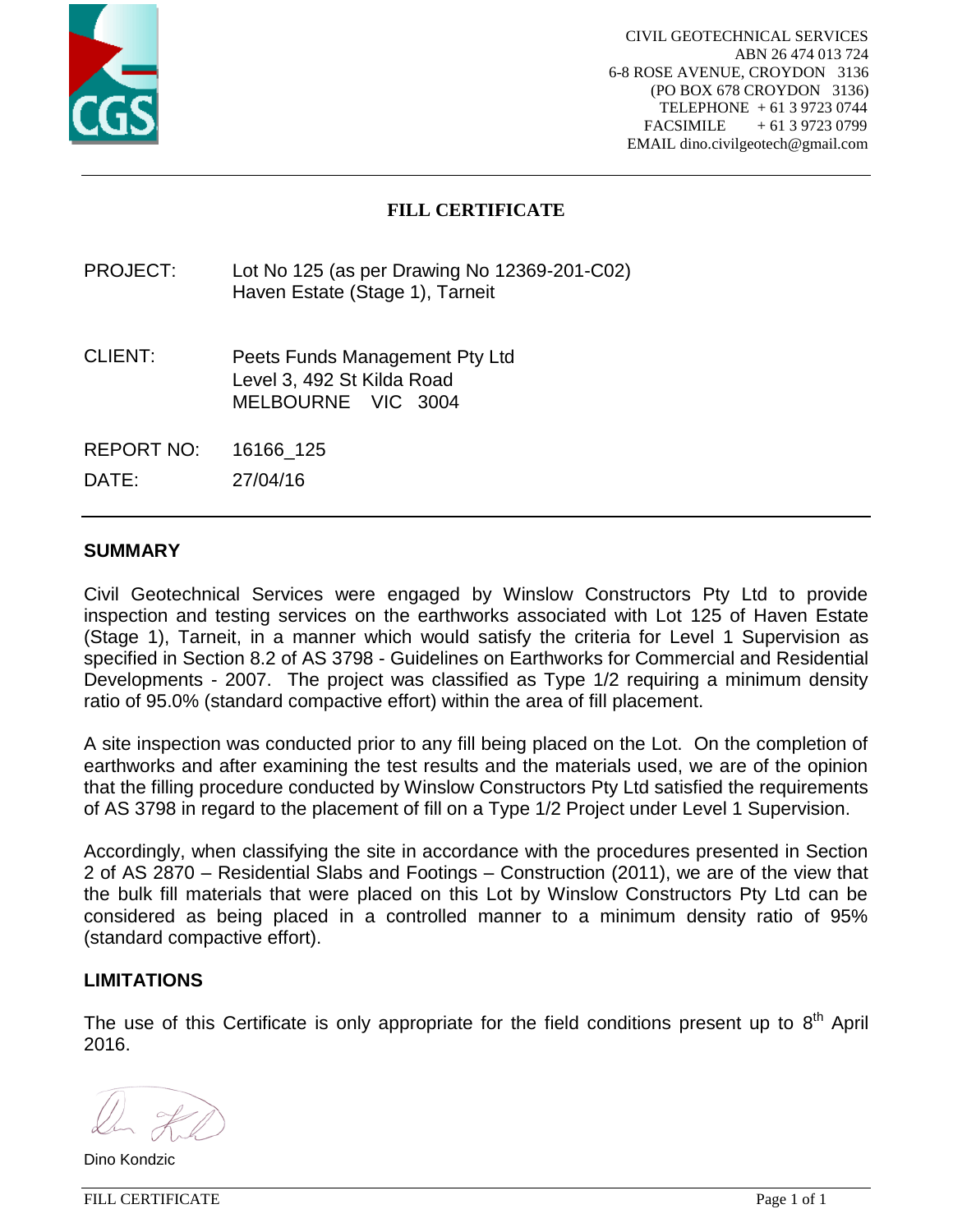

# **FILL CERTIFICATE**

PROJECT: Lot No 126 (as per Drawing No 12369-201-C02) Haven Estate (Stage 1), Tarneit

- CLIENT: Peets Funds Management Pty Ltd Level 3, 492 St Kilda Road MELBOURNE VIC 3004
- REPORT NO: 16166\_126

DATE: 27/04/16

## **SUMMARY**

Civil Geotechnical Services were engaged by Winslow Constructors Pty Ltd to provide inspection and testing services on the earthworks associated with Lot 126 of Haven Estate (Stage 1), Tarneit, in a manner which would satisfy the criteria for Level 1 Supervision as specified in Section 8.2 of AS 3798 - Guidelines on Earthworks for Commercial and Residential Developments - 2007. The project was classified as Type 1/2 requiring a minimum density ratio of 95.0% (standard compactive effort) within the area of fill placement.

A site inspection was conducted prior to any fill being placed on the Lot. On the completion of earthworks and after examining the test results and the materials used, we are of the opinion that the filling procedure conducted by Winslow Constructors Pty Ltd satisfied the requirements of AS 3798 in regard to the placement of fill on a Type 1/2 Project under Level 1 Supervision.

Accordingly, when classifying the site in accordance with the procedures presented in Section 2 of AS 2870 – Residential Slabs and Footings – Construction (2011), we are of the view that the bulk fill materials that were placed on this Lot by Winslow Constructors Pty Ltd can be considered as being placed in a controlled manner to a minimum density ratio of 95% (standard compactive effort).

## **LIMITATIONS**

The use of this Certificate is only appropriate for the field conditions present up to  $8<sup>th</sup>$  April 2016.

Dino Kondzic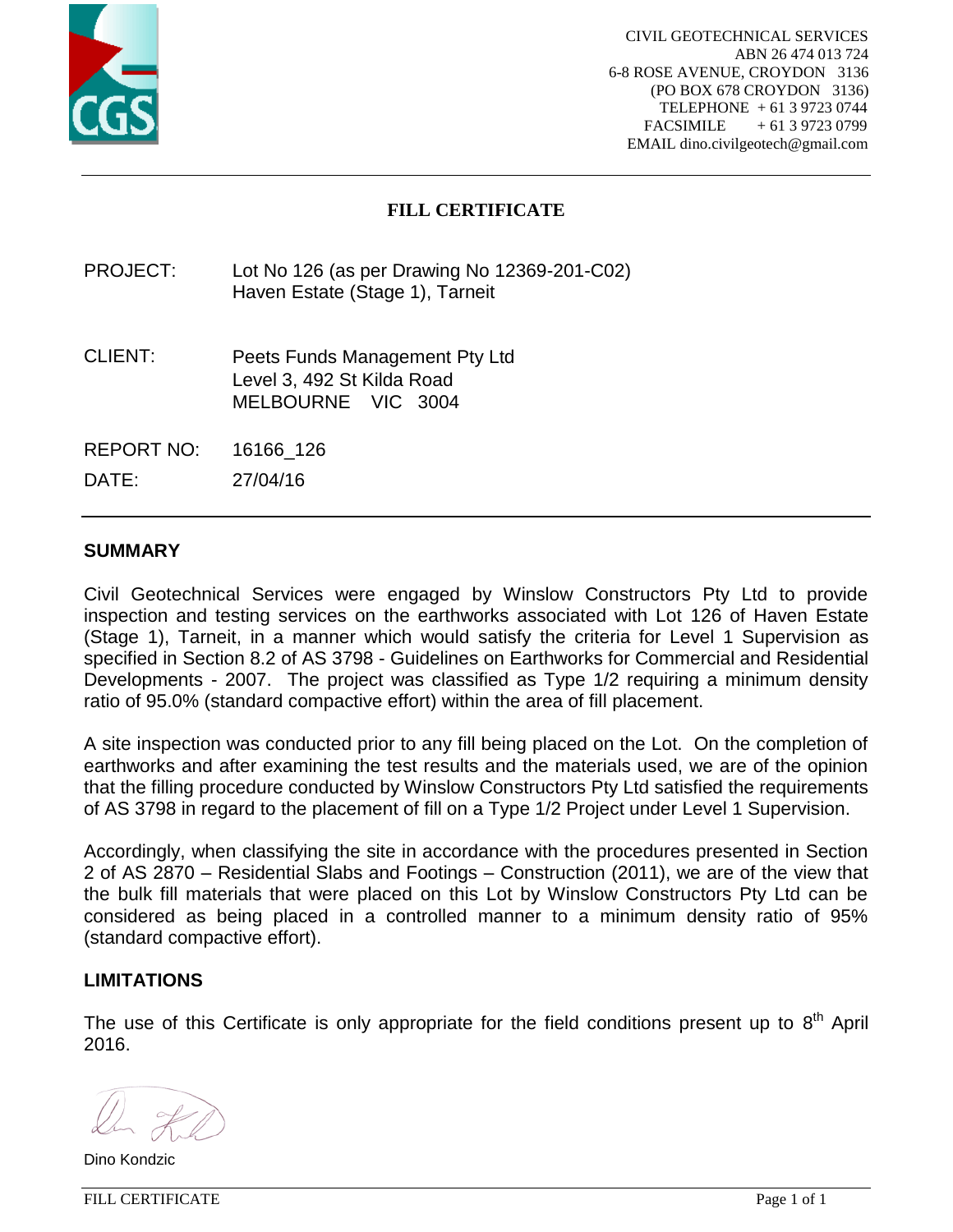

# **FILL CERTIFICATE**

## PROJECT: Lot No 127 (as per Drawing No 12369-201-C02) Haven Estate (Stage 1), Tarneit

- CLIENT: Peets Funds Management Pty Ltd Level 3, 492 St Kilda Road MELBOURNE VIC 3004
- REPORT NO: 16166\_127

DATE: 27/04/16

## **SUMMARY**

Civil Geotechnical Services were engaged by Winslow Constructors Pty Ltd to provide inspection and testing services on the earthworks associated with Lot 127 of Haven Estate (Stage 1), Tarneit, in a manner which would satisfy the criteria for Level 1 Supervision as specified in Section 8.2 of AS 3798 - Guidelines on Earthworks for Commercial and Residential Developments - 2007. The project was classified as Type 1/2 requiring a minimum density ratio of 95.0% (standard compactive effort) within the area of fill placement.

A site inspection was conducted prior to any fill being placed on the Lot. On the completion of earthworks and after examining the test results and the materials used, we are of the opinion that the filling procedure conducted by Winslow Constructors Pty Ltd satisfied the requirements of AS 3798 in regard to the placement of fill on a Type 1/2 Project under Level 1 Supervision.

Accordingly, when classifying the site in accordance with the procedures presented in Section 2 of AS 2870 – Residential Slabs and Footings – Construction (2011), we are of the view that the bulk fill materials that were placed on this Lot by Winslow Constructors Pty Ltd can be considered as being placed in a controlled manner to a minimum density ratio of 95% (standard compactive effort).

## **LIMITATIONS**

Dino Kondzic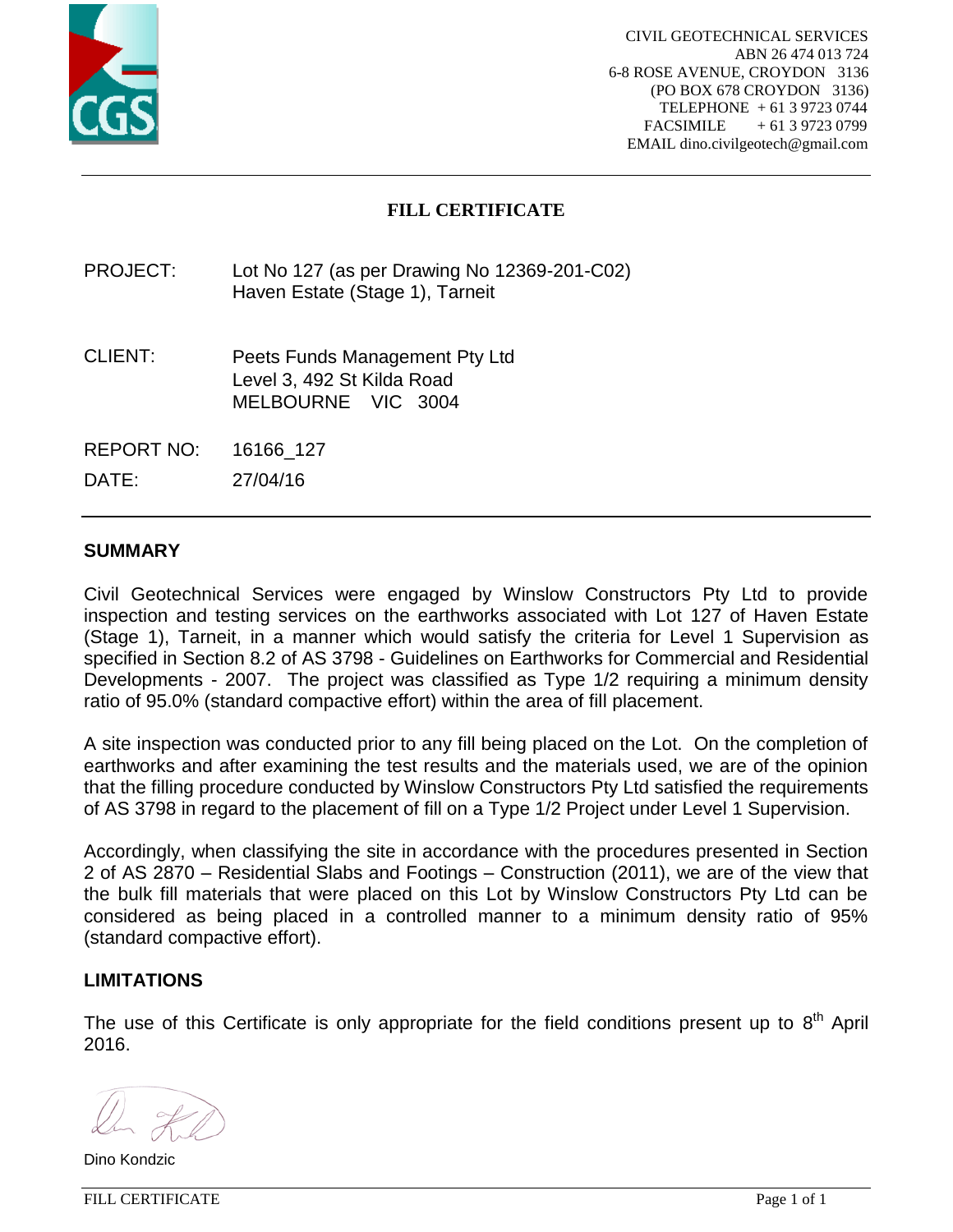

# **FILL CERTIFICATE**

PROJECT: Lot No 128 (as per Drawing No 12369-201-C02) Haven Estate (Stage 1), Tarneit

CLIENT: Peets Funds Management Pty Ltd Level 3, 492 St Kilda Road MELBOURNE VIC 3004

REPORT NO: 16166\_128

DATE: 27/04/16

#### **SUMMARY**

Civil Geotechnical Services were engaged by Winslow Constructors Pty Ltd to provide inspection and testing services on the earthworks associated with the construction of the Haven Estate (Stage 1), Tarneit, in a manner which would satisfy the criteria for Level 1 Supervision as specified in Section 8.2 of AS 3798 - Guidelines on Earthworks for Commercial and Residential Developments - 2007. The project was classified as Type 1/2 requiring a minimum density ratio of 95.0% (standard compactive effort) within the area of fill placement.

A site inspection was conducted prior to any fill being placed on the allotments. On the completion of the earthworks and after examining the materials used, we are of the opinion that the filling procedure conducted by Winslow Constructors Pty Ltd during the construction of the estate satisfied the requirements of AS 3798 in regard to the placement of fill on a Type 1/2 Project under Level 1 Supervision.

With respect to Lot 128, the depth of fill materials that were placed during the current construction phase (excluding top soiling activities) was less than 0.3 metres. As a consequence of the limited depth of fill materials, field density testing was not considered warranted. However, when classifying the site in accordance with the procedures presented in Section 2 of AS 2870 – Residential Slabs and Footings – Construction (2011), we are of the view that the bulk fill materials that were placed on this Lot by Winslow Constructors Pty Ltd can be considered as being placed in a controlled manner to a minimum density ratio of 95% (standard compactive effort).

## **LIMITATIONS**

Dino Kondzic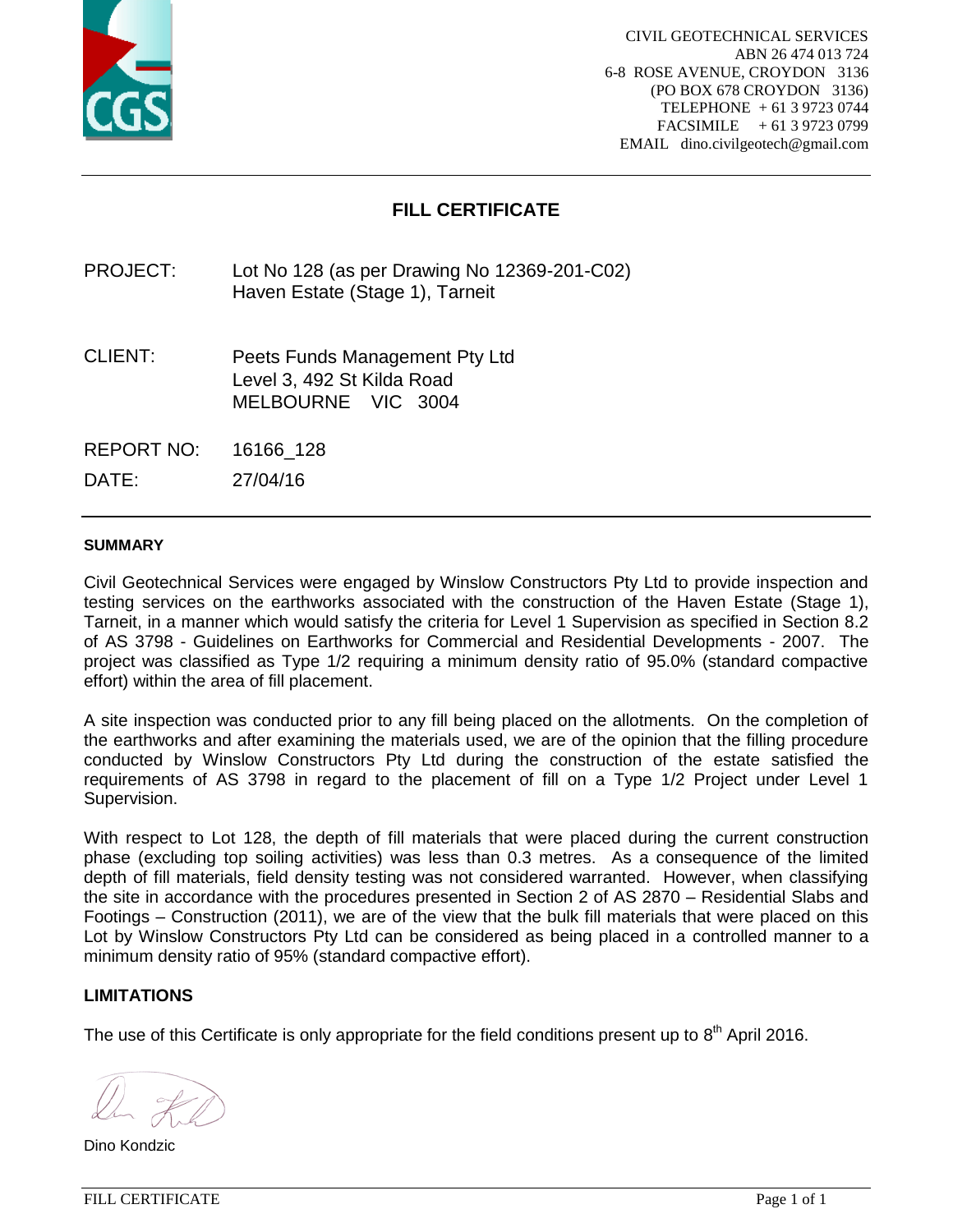

# **FILL CERTIFICATE**

PROJECT: Lot No 129 (as per Drawing No 12369-201-C02) Haven Estate (Stage 1), Tarneit

CLIENT: Peets Funds Management Pty Ltd Level 3, 492 St Kilda Road MELBOURNE VIC 3004

REPORT NO: 16166\_129

DATE: 27/04/16

#### **SUMMARY**

Civil Geotechnical Services were engaged by Winslow Constructors Pty Ltd to provide inspection and testing services on the earthworks associated with the construction of the Haven Estate (Stage 1), Tarneit, in a manner which would satisfy the criteria for Level 1 Supervision as specified in Section 8.2 of AS 3798 - Guidelines on Earthworks for Commercial and Residential Developments - 2007. The project was classified as Type 1/2 requiring a minimum density ratio of 95.0% (standard compactive effort) within the area of fill placement.

A site inspection was conducted prior to any fill being placed on the allotments. On the completion of the earthworks and after examining the materials used, we are of the opinion that the filling procedure conducted by Winslow Constructors Pty Ltd during the construction of the estate satisfied the requirements of AS 3798 in regard to the placement of fill on a Type 1/2 Project under Level 1 Supervision.

With respect to Lot 129, the depth of fill materials that were placed during the current construction phase (excluding top soiling activities) was less than 0.3 metres. As a consequence of the limited depth of fill materials, field density testing was not considered warranted. However, when classifying the site in accordance with the procedures presented in Section 2 of AS 2870 – Residential Slabs and Footings – Construction (2011), we are of the view that the bulk fill materials that were placed on this Lot by Winslow Constructors Pty Ltd can be considered as being placed in a controlled manner to a minimum density ratio of 95% (standard compactive effort).

## **LIMITATIONS**

Dino Kondzic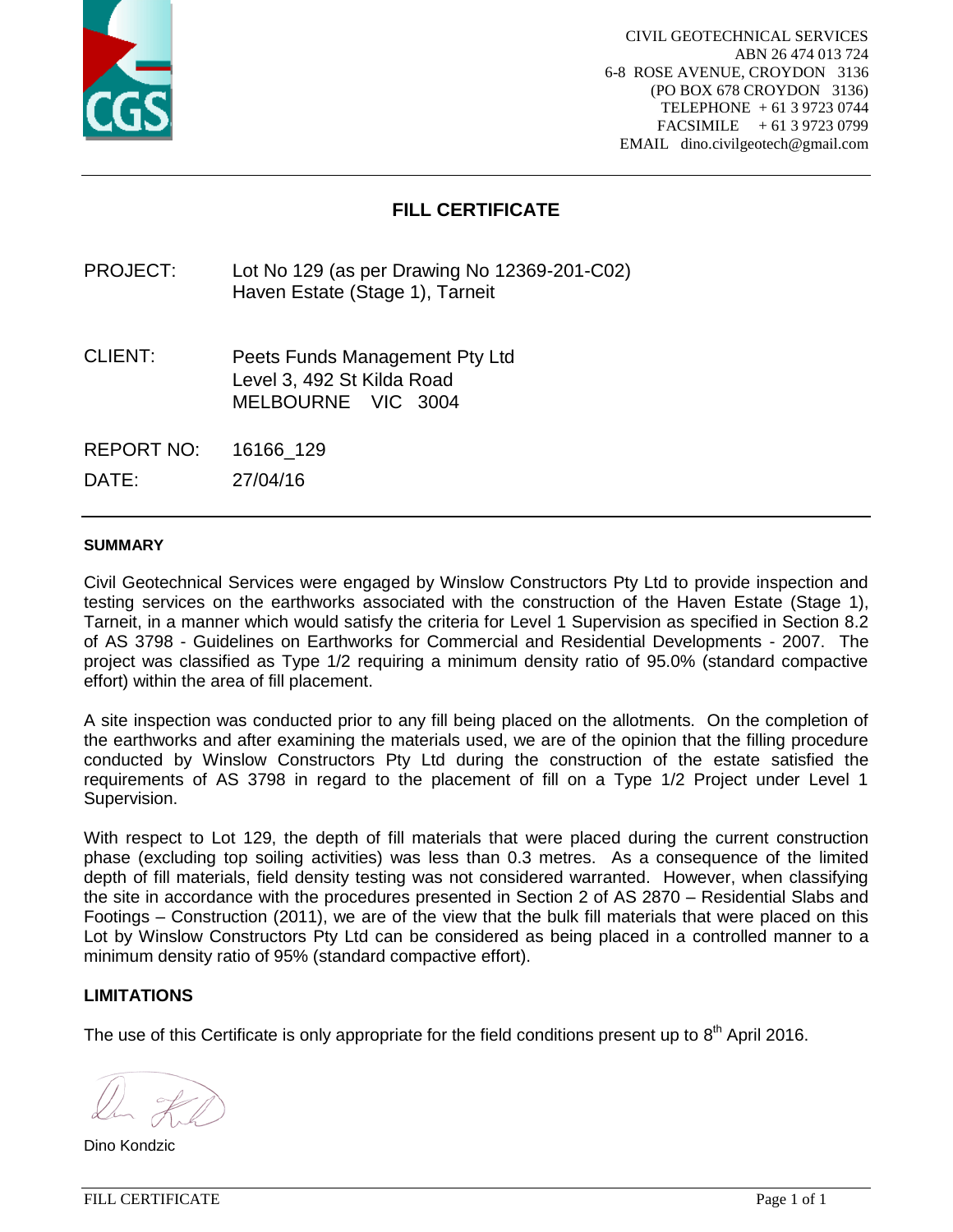

# **FILL CERTIFICATE**

PROJECT: Lot No 130 (as per Drawing No 12369-201-C02) Haven Estate (Stage 1), Tarneit

CLIENT: Peets Funds Management Pty Ltd Level 3, 492 St Kilda Road MELBOURNE VIC 3004

REPORT NO: 16166\_130

DATE: 27/04/16

#### **SUMMARY**

Civil Geotechnical Services were engaged by Winslow Constructors Pty Ltd to provide inspection and testing services on the earthworks associated with the construction of the Haven Estate (Stage 1), Tarneit, in a manner which would satisfy the criteria for Level 1 Supervision as specified in Section 8.2 of AS 3798 - Guidelines on Earthworks for Commercial and Residential Developments - 2007. The project was classified as Type 1/2 requiring a minimum density ratio of 95.0% (standard compactive effort) within the area of fill placement.

A site inspection was conducted prior to any fill being placed on the allotments. On the completion of the earthworks and after examining the materials used, we are of the opinion that the filling procedure conducted by Winslow Constructors Pty Ltd during the construction of the estate satisfied the requirements of AS 3798 in regard to the placement of fill on a Type 1/2 Project under Level 1 Supervision.

With respect to Lot 130, the depth of fill materials that were placed during the current construction phase (excluding top soiling activities) was less than 0.3 metres. As a consequence of the limited depth of fill materials, field density testing was not considered warranted. However, when classifying the site in accordance with the procedures presented in Section 2 of AS 2870 – Residential Slabs and Footings – Construction (2011), we are of the view that the bulk fill materials that were placed on this Lot by Winslow Constructors Pty Ltd can be considered as being placed in a controlled manner to a minimum density ratio of 95% (standard compactive effort).

## **LIMITATIONS**

Dino Kondzic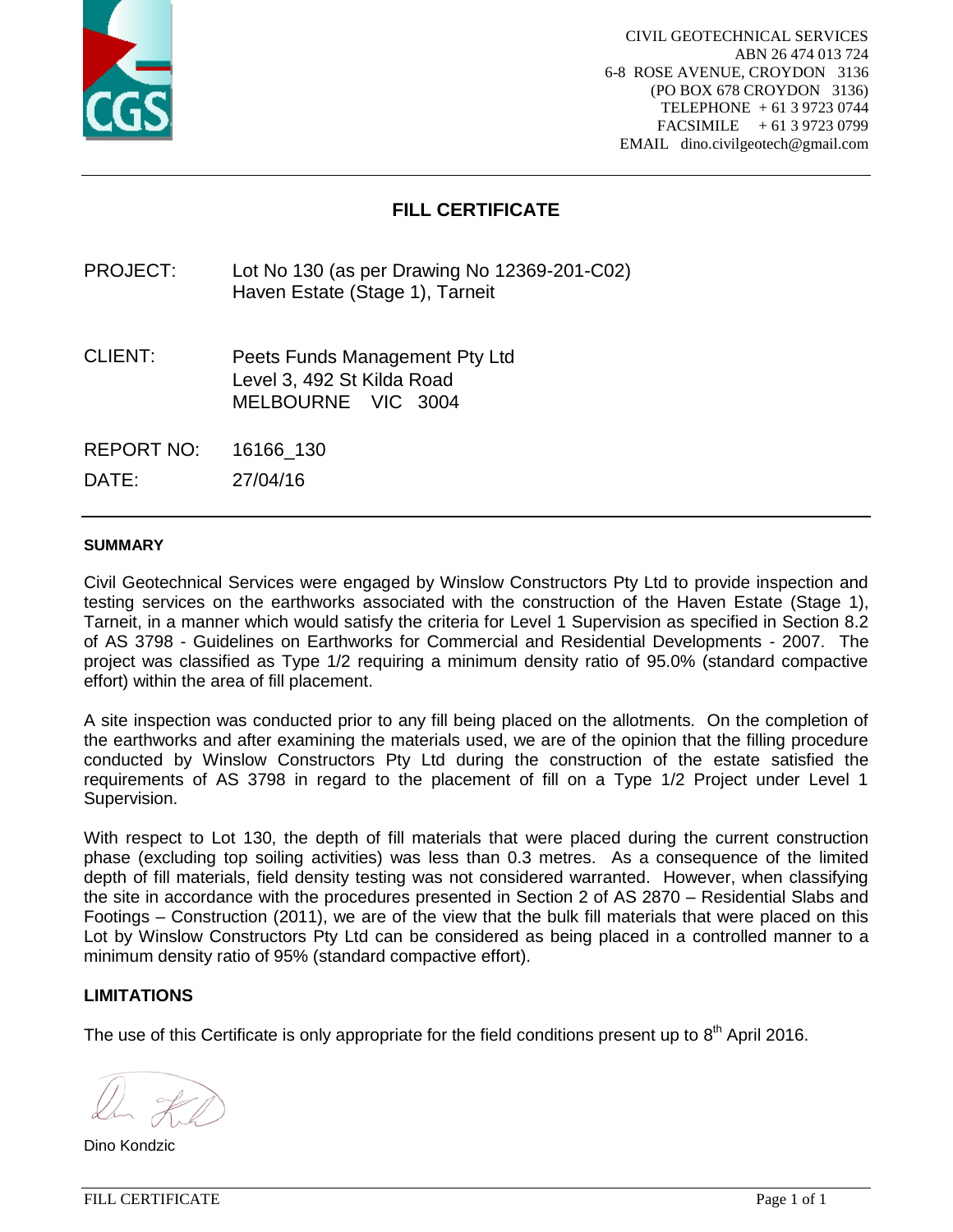

# **FILL CERTIFICATE**

PROJECT: Lot No 131 (as per Drawing No 12369-201-C02) Haven Estate (Stage 1), Tarneit

CLIENT: Peets Funds Management Pty Ltd Level 3, 492 St Kilda Road MELBOURNE VIC 3004

REPORT NO: 16166\_131

DATE: 27/04/16

#### **SUMMARY**

Civil Geotechnical Services were engaged by Winslow Constructors Pty Ltd to provide inspection and testing services on the earthworks associated with the construction of the Haven Estate (Stage 1), Tarneit, in a manner which would satisfy the criteria for Level 1 Supervision as specified in Section 8.2 of AS 3798 - Guidelines on Earthworks for Commercial and Residential Developments - 2007. The project was classified as Type 1/2 requiring a minimum density ratio of 95.0% (standard compactive effort) within the area of fill placement.

A site inspection was conducted prior to any fill being placed on the allotments. On the completion of the earthworks and after examining the materials used, we are of the opinion that the filling procedure conducted by Winslow Constructors Pty Ltd during the construction of the estate satisfied the requirements of AS 3798 in regard to the placement of fill on a Type 1/2 Project under Level 1 Supervision.

With respect to Lot 131, the depth of fill materials that were placed during the current construction phase (excluding top soiling activities) was less than 0.3 metres. As a consequence of the limited depth of fill materials, field density testing was not considered warranted. However, when classifying the site in accordance with the procedures presented in Section 2 of AS 2870 – Residential Slabs and Footings – Construction (2011), we are of the view that the bulk fill materials that were placed on this Lot by Winslow Constructors Pty Ltd can be considered as being placed in a controlled manner to a minimum density ratio of 95% (standard compactive effort).

## **LIMITATIONS**

Dino Kondzic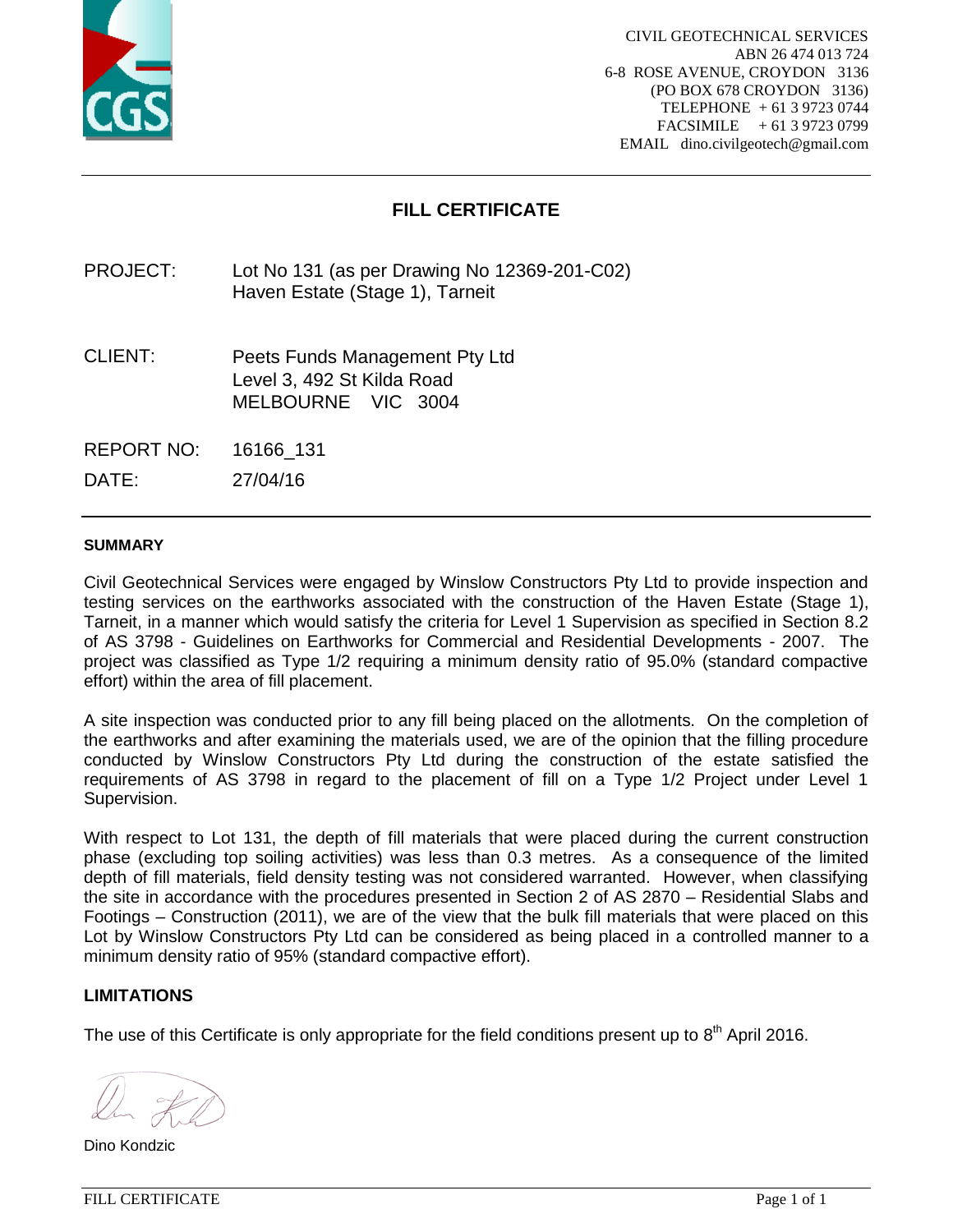

# **FILL CERTIFICATE**

PROJECT: Lot No 132 (as per Drawing No 12369-201-C02) Haven Estate (Stage 1), Tarneit

CLIENT: Peets Funds Management Pty Ltd Level 3, 492 St Kilda Road MELBOURNE VIC 3004

REPORT NO: 16166\_132

DATE: 27/04/16

#### **SUMMARY**

Civil Geotechnical Services were engaged by Winslow Constructors Pty Ltd to provide inspection and testing services on the earthworks associated with the construction of the Haven Estate (Stage 1), Tarneit, in a manner which would satisfy the criteria for Level 1 Supervision as specified in Section 8.2 of AS 3798 - Guidelines on Earthworks for Commercial and Residential Developments - 2007. The project was classified as Type 1/2 requiring a minimum density ratio of 95.0% (standard compactive effort) within the area of fill placement.

A site inspection was conducted prior to any fill being placed on the allotments. On the completion of the earthworks and after examining the materials used, we are of the opinion that the filling procedure conducted by Winslow Constructors Pty Ltd during the construction of the estate satisfied the requirements of AS 3798 in regard to the placement of fill on a Type 1/2 Project under Level 1 Supervision.

With respect to Lot 132, the depth of fill materials that were placed during the current construction phase (excluding top soiling activities) was less than 0.3 metres. As a consequence of the limited depth of fill materials, field density testing was not considered warranted. However, when classifying the site in accordance with the procedures presented in Section 2 of AS 2870 – Residential Slabs and Footings – Construction (2011), we are of the view that the bulk fill materials that were placed on this Lot by Winslow Constructors Pty Ltd can be considered as being placed in a controlled manner to a minimum density ratio of 95% (standard compactive effort).

## **LIMITATIONS**

Dino Kondzic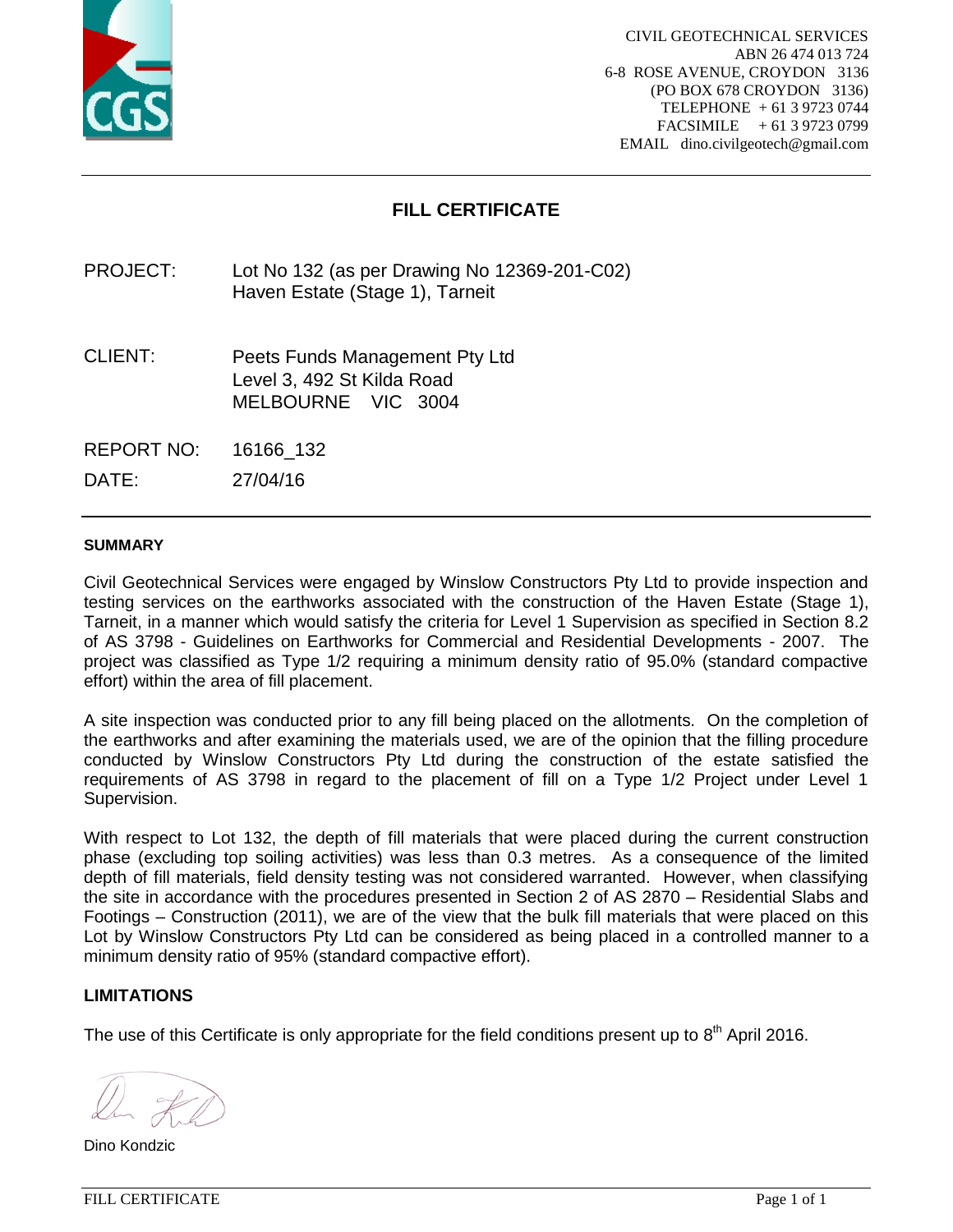

# **FILL CERTIFICATE**

PROJECT: Lot No 133 (as per Drawing No 12369-201-C02) Haven Estate (Stage 1), Tarneit

CLIENT: Peets Funds Management Pty Ltd Level 3, 492 St Kilda Road MELBOURNE VIC 3004

REPORT NO: 16166\_133

DATE: 27/04/16

#### **SUMMARY**

Civil Geotechnical Services were engaged by Winslow Constructors Pty Ltd to provide inspection and testing services on the earthworks associated with the construction of the Haven Estate (Stage 1), Tarneit, in a manner which would satisfy the criteria for Level 1 Supervision as specified in Section 8.2 of AS 3798 - Guidelines on Earthworks for Commercial and Residential Developments - 2007. The project was classified as Type 1/2 requiring a minimum density ratio of 95.0% (standard compactive effort) within the area of fill placement.

A site inspection was conducted prior to any fill being placed on the allotments. On the completion of the earthworks and after examining the materials used, we are of the opinion that the filling procedure conducted by Winslow Constructors Pty Ltd during the construction of the estate satisfied the requirements of AS 3798 in regard to the placement of fill on a Type 1/2 Project under Level 1 Supervision.

With respect to Lot 133, the depth of fill materials that were placed during the current construction phase (excluding top soiling activities) was less than 0.3 metres. As a consequence of the limited depth of fill materials, field density testing was not considered warranted. However, when classifying the site in accordance with the procedures presented in Section 2 of AS 2870 – Residential Slabs and Footings – Construction (2011), we are of the view that the bulk fill materials that were placed on this Lot by Winslow Constructors Pty Ltd can be considered as being placed in a controlled manner to a minimum density ratio of 95% (standard compactive effort).

## **LIMITATIONS**

Dino Kondzic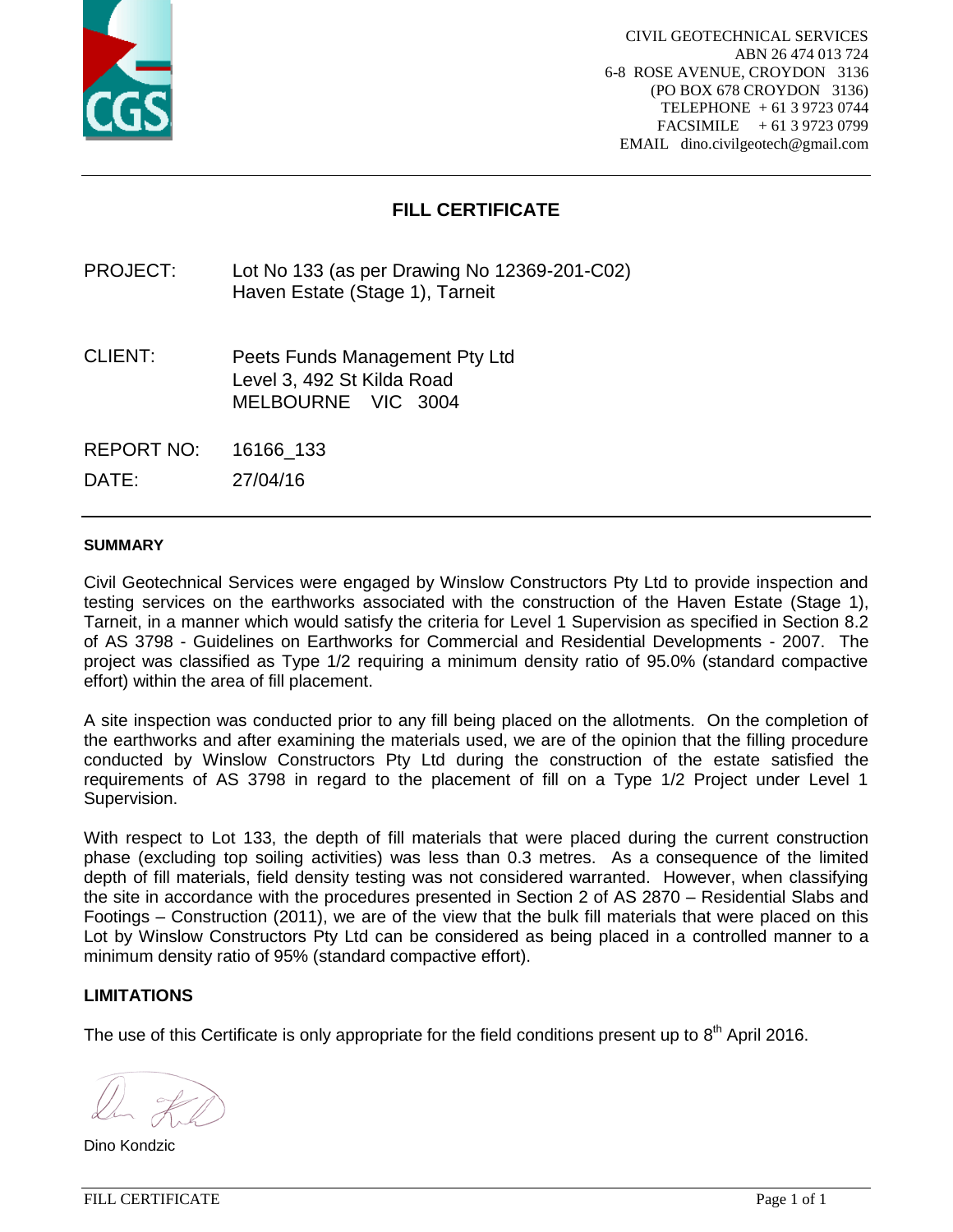

# **FILL CERTIFICATE**

PROJECT: Lot No 134 (as per Drawing No 12369-201-C02) Haven Estate (Stage 1), Tarneit

CLIENT: Peets Funds Management Pty Ltd Level 3, 492 St Kilda Road MELBOURNE VIC 3004

REPORT NO: 16166\_134

DATE: 27/04/16

#### **SUMMARY**

Civil Geotechnical Services were engaged by Winslow Constructors Pty Ltd to provide inspection and testing services on the earthworks associated with the construction of the Haven Estate (Stage 1), Tarneit, in a manner which would satisfy the criteria for Level 1 Supervision as specified in Section 8.2 of AS 3798 - Guidelines on Earthworks for Commercial and Residential Developments - 2007. The project was classified as Type 1/2 requiring a minimum density ratio of 95.0% (standard compactive effort) within the area of fill placement.

A site inspection was conducted prior to any fill being placed on the allotments. On the completion of the earthworks and after examining the materials used, we are of the opinion that the filling procedure conducted by Winslow Constructors Pty Ltd during the construction of the estate satisfied the requirements of AS 3798 in regard to the placement of fill on a Type 1/2 Project under Level 1 Supervision.

With respect to Lot 134, the depth of fill materials that were placed during the current construction phase (excluding top soiling activities) was less than 0.3 metres. As a consequence of the limited depth of fill materials, field density testing was not considered warranted. However, when classifying the site in accordance with the procedures presented in Section 2 of AS 2870 – Residential Slabs and Footings – Construction (2011), we are of the view that the bulk fill materials that were placed on this Lot by Winslow Constructors Pty Ltd can be considered as being placed in a controlled manner to a minimum density ratio of 95% (standard compactive effort).

## **LIMITATIONS**

Dino Kondzic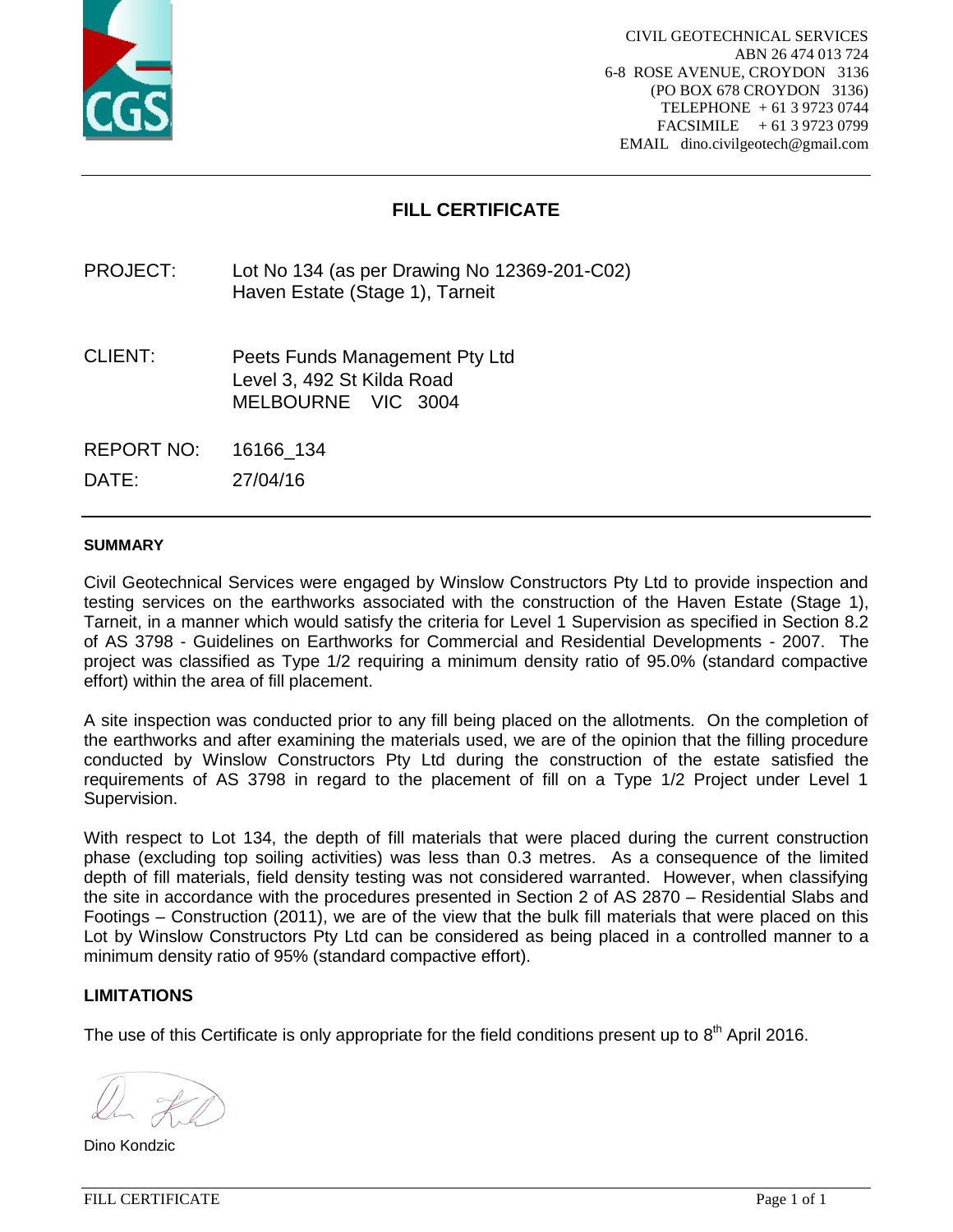

# **FILL CERTIFICATE**

PROJECT: Lot No 135 (as per Drawing No 12369-201-C02) Haven Estate (Stage 1), Tarneit

CLIENT: Peets Funds Management Pty Ltd Level 3, 492 St Kilda Road MELBOURNE VIC 3004

REPORT NO: 16166\_135

DATE: 27/04/16

#### **SUMMARY**

Civil Geotechnical Services were engaged by Winslow Constructors Pty Ltd to provide inspection and testing services on the earthworks associated with the construction of the Haven Estate (Stage 1), Tarneit, in a manner which would satisfy the criteria for Level 1 Supervision as specified in Section 8.2 of AS 3798 - Guidelines on Earthworks for Commercial and Residential Developments - 2007. The project was classified as Type 1/2 requiring a minimum density ratio of 95.0% (standard compactive effort) within the area of fill placement.

A site inspection was conducted prior to any fill being placed on the allotments. On the completion of the earthworks and after examining the materials used, we are of the opinion that the filling procedure conducted by Winslow Constructors Pty Ltd during the construction of the estate satisfied the requirements of AS 3798 in regard to the placement of fill on a Type 1/2 Project under Level 1 Supervision.

With respect to Lot 135, the depth of fill materials that were placed during the current construction phase (excluding top soiling activities) was less than 0.3 metres. As a consequence of the limited depth of fill materials, field density testing was not considered warranted. However, when classifying the site in accordance with the procedures presented in Section 2 of AS 2870 – Residential Slabs and Footings – Construction (2011), we are of the view that the bulk fill materials that were placed on this Lot by Winslow Constructors Pty Ltd can be considered as being placed in a controlled manner to a minimum density ratio of 95% (standard compactive effort).

## **LIMITATIONS**

Dino Kondzic